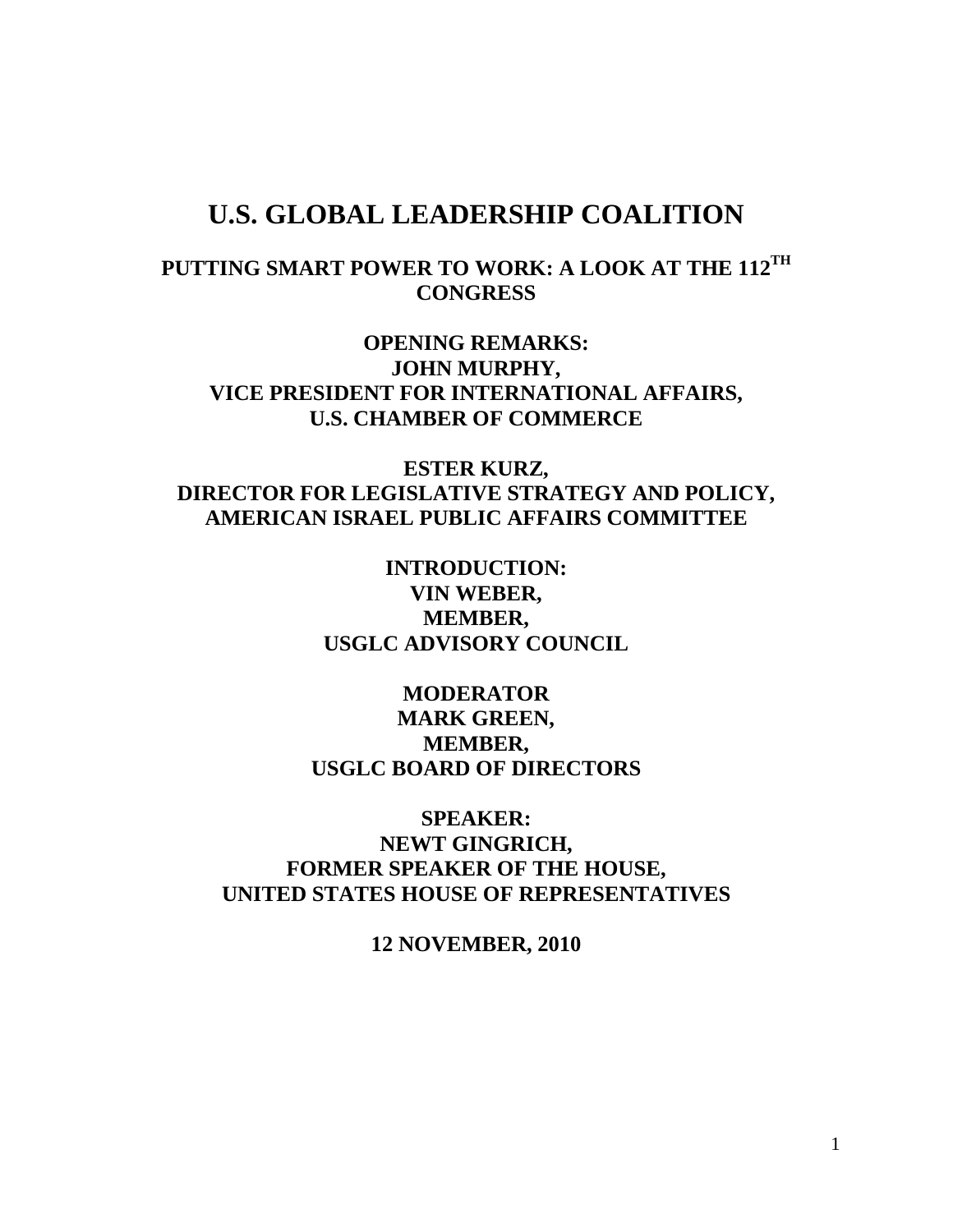JOHN MURPHY: Good morning. Welcome to the U.S. Global Leadership Coalition's "Putting Smart Power to Work" series. My name is John Murphy. I'm vice president for international affairs at the U.S. Chamber of Commerce, and I'm also pleased to serve as a board member of the U.S. Global Leadership Coalition. I want to welcome all of our guests here today, especially our keynote speaker Newt Gingrich, a long-time champion of the International Affairs Budget.

The U.S. Chamber is proud to be a long-time member of the USGLC, which has been called a strange-bedfellow coalition. It brings together hundreds of businesses, NGOs and development professionals. It also includes a "who's who" of national-security experts led by Gen. Colin Powell. It brings together, as well, brass-top leadership from 75 retired three-star and four-star generals and admirals, as well as grass-top leaders in all 50 states.

We come together around a belief that America must remain engaged in the world, and that requires a full range of tools, including a strong International Affairs Budget. The chamber understands the importance of the smart-power agenda to our national security, but we also see it as critical to our economic security.

Today, one out of five American jobs are export-related. In the manufacturing sector, it's one in three. And one in three acres on American farms are planted to feed hungry consumers overseas. This year, for the first time, over half of our exports will go to developing countries.

American business understands the need to invest in economic development, health, education and rule of law if we are to ensure growing, stable markets for our products. The International Affairs Budget is a fundamental tool for advancing U.S. economic and strategic interests around the world. We are proud to be involved in one of the issues that garners bipartisan support in Congress today and we look forward to today's conversation. Ester?

ESTER KURZ: Thank you, John. I'm Ester Kurz. I'm AIPAC's legislative director, strategy director at the American Israel Public Affairs Committee. And AIPAC has been a proud founding member of the U.S. Global Leadership Coalition.

And I can't help but – every time I come to a USGLC event, is to marvel at the number of groups and causes that come together for the one purpose of securing an effective and strong International Affairs Budget. It wasn't that long ago when I recall that AIPAC was one of, literally, a handful of groups standing outside the budget committee arguing on behalf of a strong 150 function.

And it wasn't that long ago when our two honored guests, Congressman Vin Weber and Speaker Newt Gingrich – who are literally one of a handful of Republican members who had the foresight and the courage to stand up on behalf of U.S. engagement in the world and on the need for U.S. resources to secure that engagement.

So we're here today in a very different world. There is a U.S. Global Leadership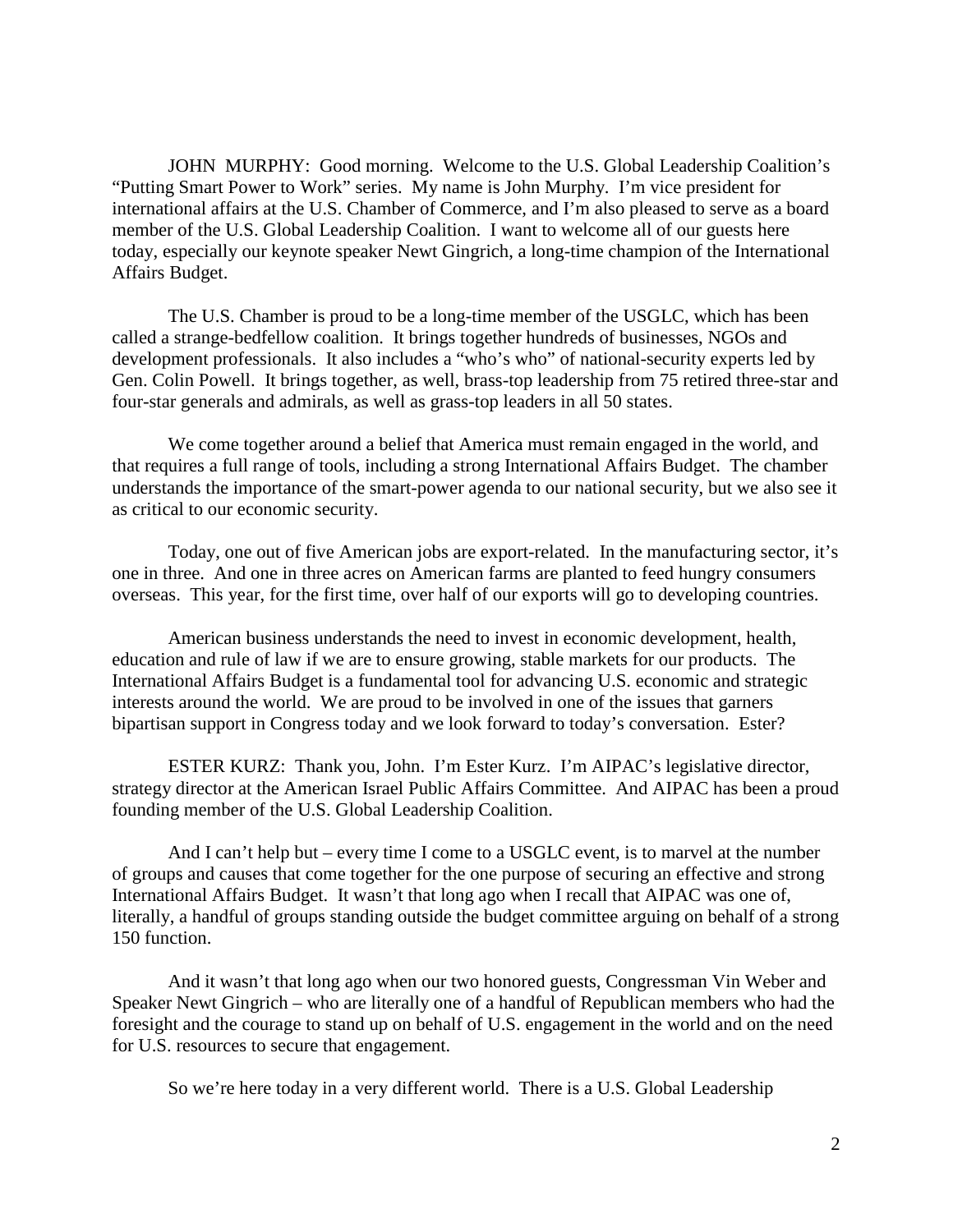Coalition which has grown in membership and in reach and in congressional districts throughout the country so that members of Congress are hearing from lots of different groups about the importance of an International Affairs Budget.

And we are living in a world that is much more interdependent. As John mentioned on the economic side, U.S. economy is intrinsically linked to the world economy, and Americans see that and understand it. In this post-9/11 world, Americans also intrinsically understand that what happens in places like Sana'a, Yemen can have profound consequences for cargo planes coming into Philadelphia, Pennsylvania.

We can no longer afford, as a country, to turn our back on the world. Despite the economic difficulties we're facing here at home, we can't do national security on the cheap. And we understand that in terms of the defense budget, but national security is about much more than our defense budget and military spending. It's no longer just about two armies facing each other in conventional warfare, but it's about terrorist groups that have free reign in failed states in the Middle East and throughout the world.

It's about pandemics that spread quickly in countries that don't have adequate health care. And we need to engage, and we need to provide the resources for that engagement. And that's why Democrats and Republicans have come together in support of the International Affairs Budget. And that's why we're so honored to have the two members who are here today to talk to us about it.

Speaker Gingrich has been one of the real champions of the International Affairs Budget, both when he first came to Congress and as speaker. He was actively involved in speaking eloquently and passionately – as only he can – about the importance of this budget and the importance of the U.S. being engaged in the world.

And so I know I join with everybody in the room in expressing our appreciation, Speaker Gingrich, for your years of involvement and your leadership on this critical issue. And we know we're going to need that leadership and that voice in the coming years as we face the challenges ahead.

And at his side throughout all this has been Congressman Vin Weber, who, again, when he first came to Congress – actually before he came to Congress, when he was an aide to Senator Rudy Boschwitz. But his 12 years in Congress serving the second district from Minnesota, he also was a passionate advocate for the foreign-affairs account. He personally lobbied Republican members – we were in the trenches with him out there lobbying to support the foreign-aid bill and underscoring the importance of that bill.

And he's continued his involvement in international affairs since leaving Congress. He is chair of the National Endowment for Democracy. He is on the board of the Council of Foreign Relations. He is a member of the secretary of defense policy-advisory committee and a member of the secretary of state's advisory commission on democracy promotion. We're also proud to say that he serves on the U.S. Global Leadership Coalition's advisory council and has been a key friend and ally.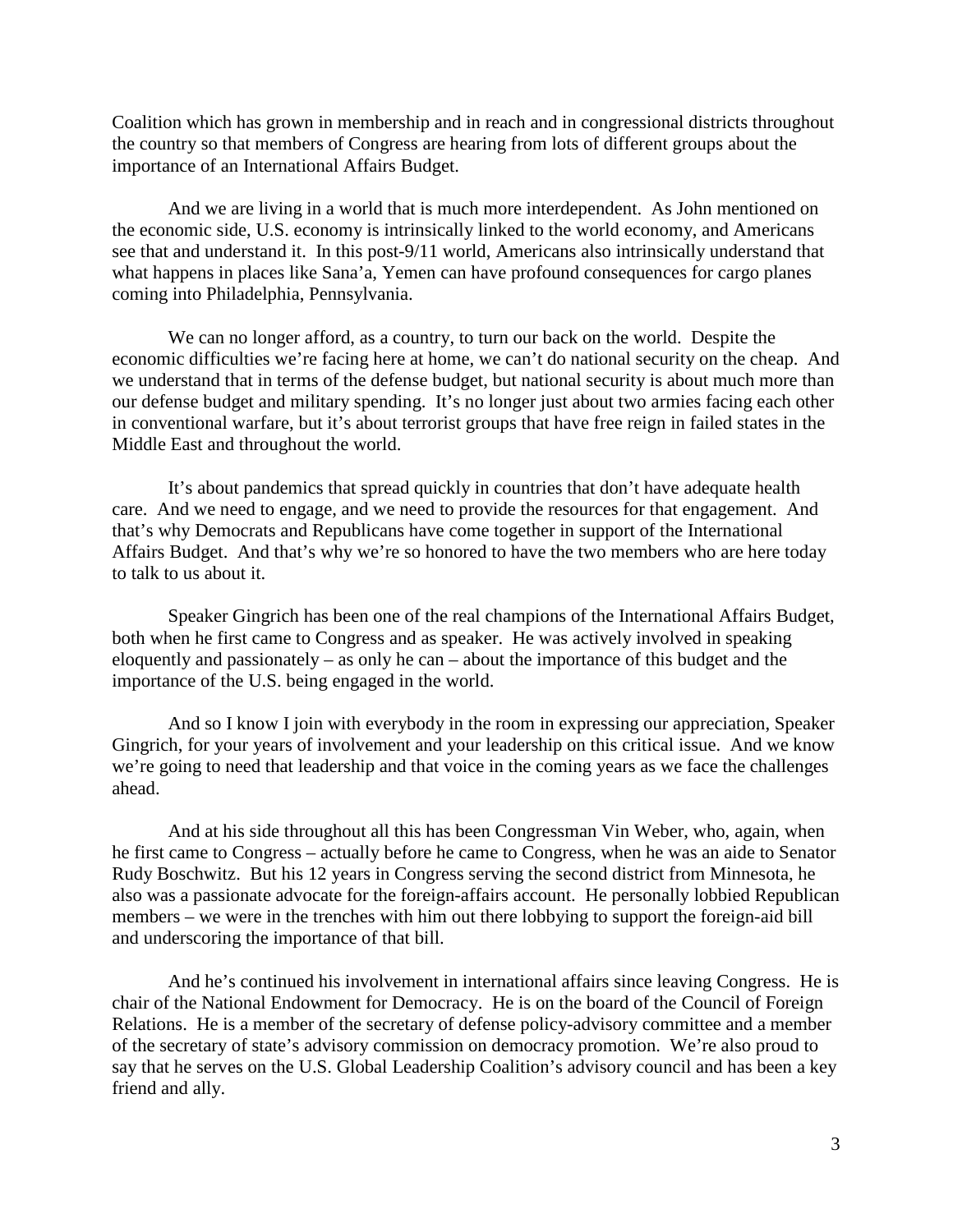So please join me in welcoming a great friend and a great statesman, Congressman Vin Weber, who will be introducing Speaker Gingrich – (applause).

VIN WEBER: Thank you. Wonderful. Thanks very much, John. Thank you very much. Great to be with you this morning. I am here for two reasons: one is my tremendous respect and friendship for Speaker Gingrich, and the other is because I've learned over my 12 years in Congress that when Ester Kurz asks me to do something, I just saluted it and did it.

But it's a true pleasure to be here to introduce the speaker this morning. I was elected to Congress in 1980 – sorry, 1981, 1982. Speaker Gingrich had been elected two years earlier. And I was thinking about the traditional introduction I could give to him. There are so many things to say about Newt Gingrich that's appropriate to this topic and this audience. He does have a Ph.D. in European history. He is the most frequent lecturer to the senior military officers and has been for over 25 years. He's, in a sense, trained much of our upper-military command.

He did authorize the Hart-Rudman Commission, one of the most important commissions looking at our national security structure in recent years. He is the author of 22 books. All that is very important, but I want to talk about Newt Gingrich a little bit more personally for a second, if I can, because I can remember the first day that he and I began working together – the very first day.

And it was – in my first term in Congress we didn't really know each other personally very well. We kept finding, in Republican conferences, that we were coming down on the same sides of different issues, saying more or less the same things.

There was a lame-duck session after that election in 1982. And the last day of the lameduck session of 1982, I remember standing in the well of the House, and this guy who I knew but didn't really know came up to me. And Newt's exact words to me were: "What are you doing for the next 10 years?" (Chuckles.) Word for word. And I thought about it, I said, "I don't know, I guess I'm hanging around here." (Chuckles.)

But that was the beginning of an effort to pull together a group of members of Congress that did a lot of things together. And in the popular reading of it, Newt Gingrich led the Republicans to take back the House of Representatives, after 40 years, in the 1994 election. And that's, of course, true. But that was not the primary objective.

Newt Gingrich's primary objective was to transform the Republican Party into a modern instrument that could positively lead America in a time of profound change that he saw coming and very few others did. I remember an analogy that Professor Gingrich used for us at Congress. He said, America, for decades, has been like a boat on a very still lake. And we're about to enter a white-water river. This was in the 1980s. When I think about what has happened to our country over the last 20 or 30 years – how prescient that was.

I truly believe that other than Ronald Reagan, nobody in my lifetime has done more to help transform the Republican Party and the U.S. House of Representatives into an effective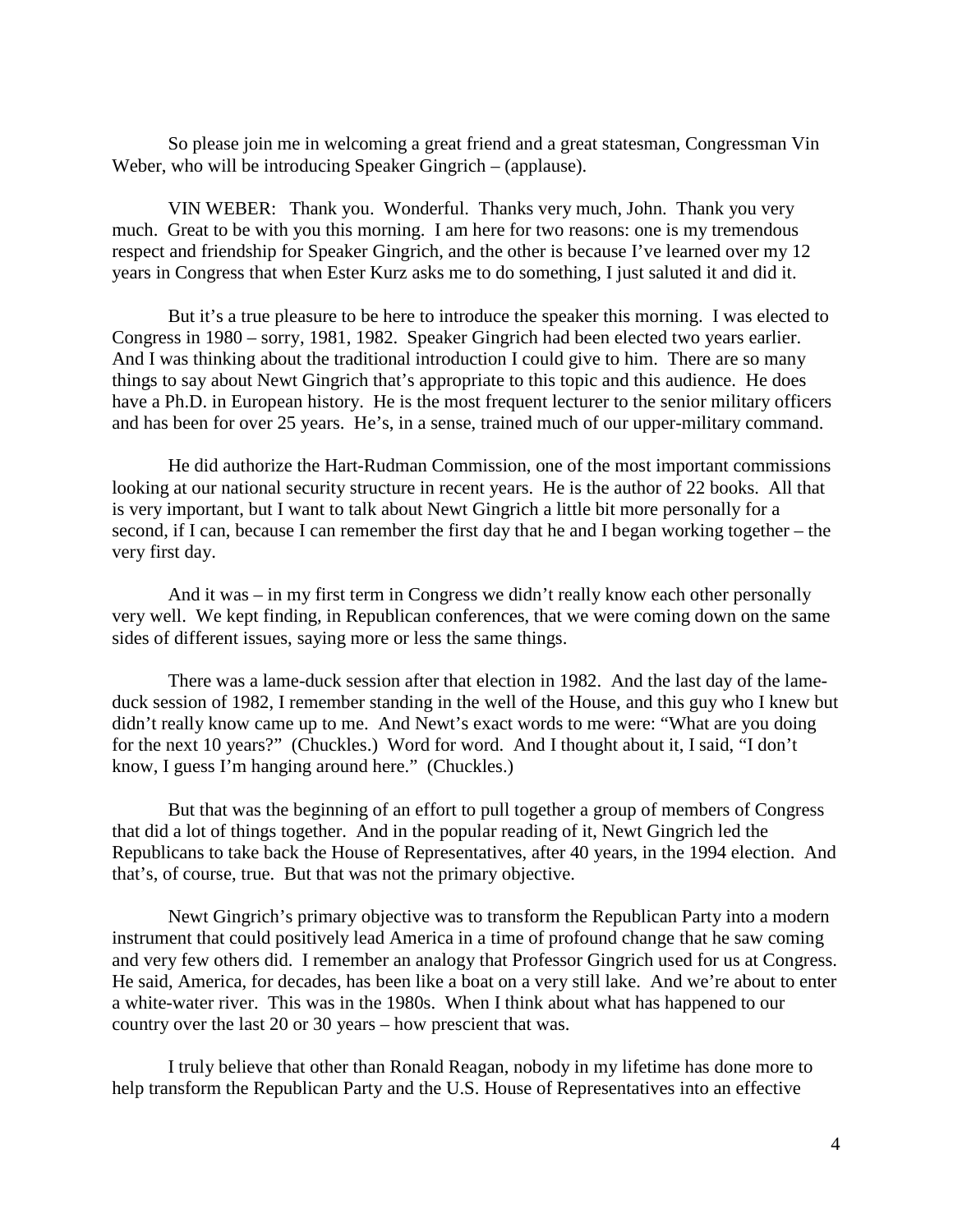vehicle for leading America in a very dangerous time. And those times are not getting less dangerous, they are getting more dangerous. So it's a tremendous pleasure for me to introduce to you one of our country's most important leaders, and one of my closest friends, Speaker Newt Gingrich. (Applause.)

NEWT GINGRICH: Thank you. I just said to Vin, it was the right question. (Laughter.) Let me build on that notion of taking a longer view, and come back to the immediate situation we are in today. And I want to start with, in a sense – if you notice the "building a better, safer world."

One – leaderships are never more than a generation deep. And they always have to go through a cycle of education for the next wave. Vin and I did a lot of stuff in the '80s that was designed to move the House Republican party into being more engaged in the world. But the truth is, we were doing it in the shadow of Ronald Reagan. And Ronald Reagan made it dramatically easier. We didn't always agree with the president; there were places where we had pretty strong disagreements. But we were disagreeing within a framework that he had helped establish.

Ronald Reagan was, in fact, an FDR Democrat and had grown up in a world in which FDR created much of modern internationalism. But we went through an enormous debate – much of it very bitter – between 1947 and 1952 over the nature of reality, whether or not there were real threats to our survival, what we had to do about it.

And I think it's easy to go back and forget how deeply people disagreed and how acrimonious some of the debates were and how profoundly wise the country turned out to be as it wrestled with these things and came together to solve them. Occasionally I write alternative histories as fiction. You could write a dozen different versions of the late 1940s that lead to a less-positive world.

Now, we took very big decisions, many of which involved what you would call "smart power", some of which involved just brute force. I mean, the Korean War was not elegant, but was probably necessary. The Marshall Plan is one of the most extraordinary moments in human history. And here you have the wealthiest country in the world, the most powerful country in the world, the safest country in the world making a series of general strategic decisions, as a result of which it poured out resources not only to its allies but to the enemies it just defeated, and did so as a conscious act of will to create a better, safer world.

I think one of the challenges we face – and part of it's, I think, a confused American unwillingness to sound too important. The fact is, that generation succeeded. You look at the level of middle-class activity worldwide. You look at the number of people engaged in the global market. You look at the number of countries that have a relatively decent rule of law.

And the last 60 years have been amazingly successful – 65 years. You look at the collapse of the Soviet empire. You could make an argument that the strategy of containment and the strategy of worldwide coalition-building designed between 1947 and 1950 turned out to be as successful as any strategic endeavor in human history. Ultimately, it changed the world at lower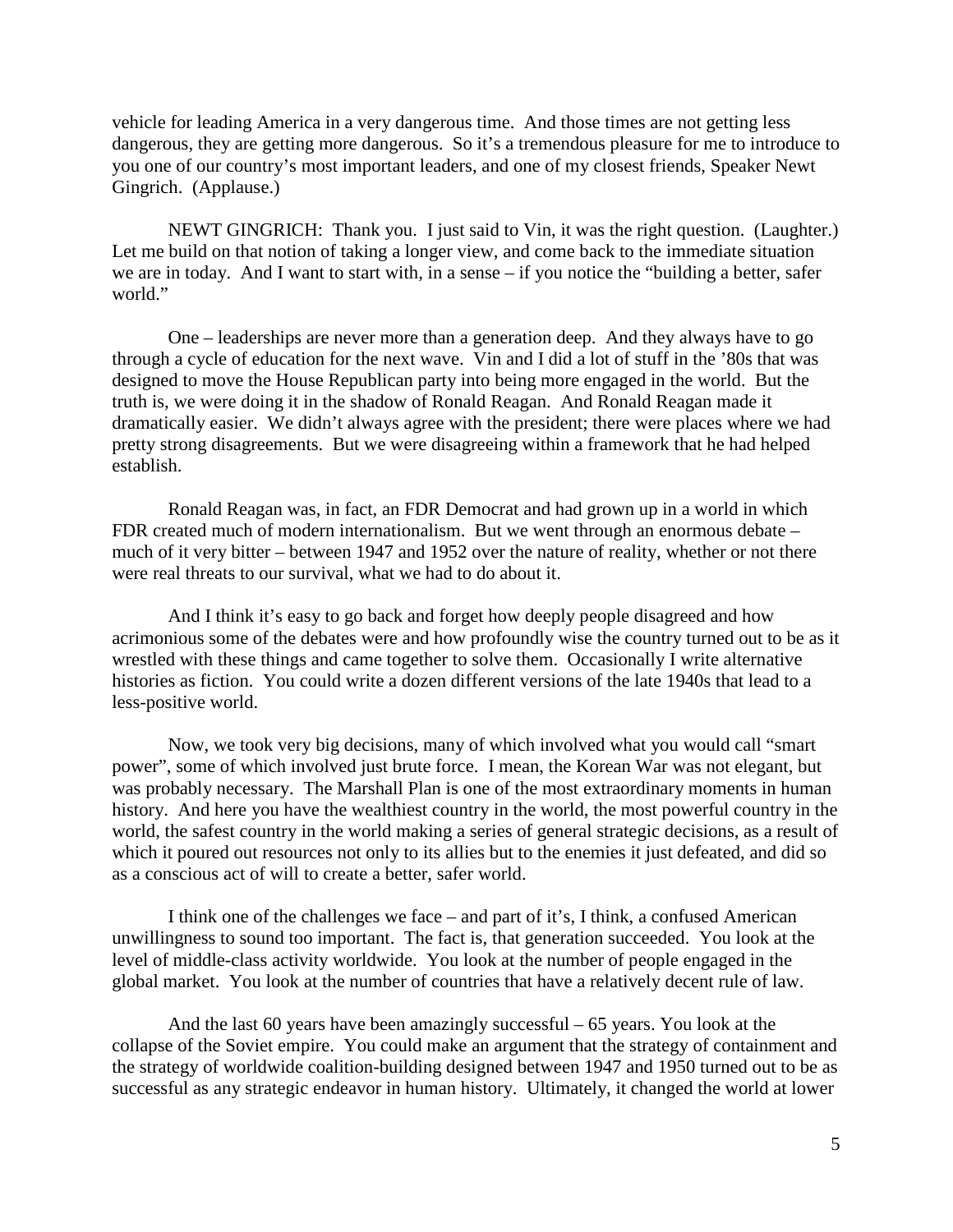cost in terms of violence and with greater overall impact than any strategy I can think of, and did so, I think, with enormous discipline and through great difficulties.

We've had bad economic times. But it didn't lead us to forget that we were living in a planet, and that it was in our interest for that planet to be sustained. I mean, I'm not all that – I think there are grounds for charity, and I'm very much willing to donate to mission work and to donate to charitable work in the private world.

But that's not the primary purpose of the United States government's international involvement. The primary purpose of the United States government's international involvement is to, in fact, make the world better for America. And I think we failed to go out and make this case.

We failed to go back to our fellow Americans and say, look, it's important to your neighborhood, it's important to your children and grandchildren, it's important to your job that we have a world market, that we have a worldwide communication system, that we have a worldwide transportation system, that we have the free flow of people and goods around the planet.

In my newest novel "Valley Forge", we have a very strong role played by two people: Marquis de Lafayette and Baron von Steuben. Lafayette was a very young French aristocrat when he came, and in many ways became for Washington the son he never had. They were very, very close. And it's no accident that if you go to the U.S. House chamber, the only two portraits that are hanging are George Washington and Lafayette, because the Congress of the 19<sup>th</sup> century understood that, without French help, we would not have become an independent country.

The creation of the modern American army is, to a peculiar degree, a reflection of Baron von Steuben's willingness as a Prussian professional soldier to come to America and to invent a new model of drilling that fit a free people and trained us. And by the end of the book, an army which had never been able to stand in the field against the British defeats them decisively at Monmouth.

And part of our purpose in writing the book was to have an entire sub-theme of what was, in effect, smart power. I mean, von Steuben, by himself, was worth multiple divisions because he trained the army and made it capable of standing up to the British. Lafayette, by himself, was invaluable, because it's conceivable that without him, Washington would in fact have been dismissed.

And it is Lafayette's intervention with the Congress, and the point he made, which was that if the Congress was stupid enough to fire Washington, he would personally write the king and make sure that all the aid from France was cut off.

Now, there are moments in modern history in places like Kabul when studying those kind of relationships is useful, and realizing, it's always complicated, it's always difficult, but that a smart country consistently prefers to apply smart power and to avoid military engagement if it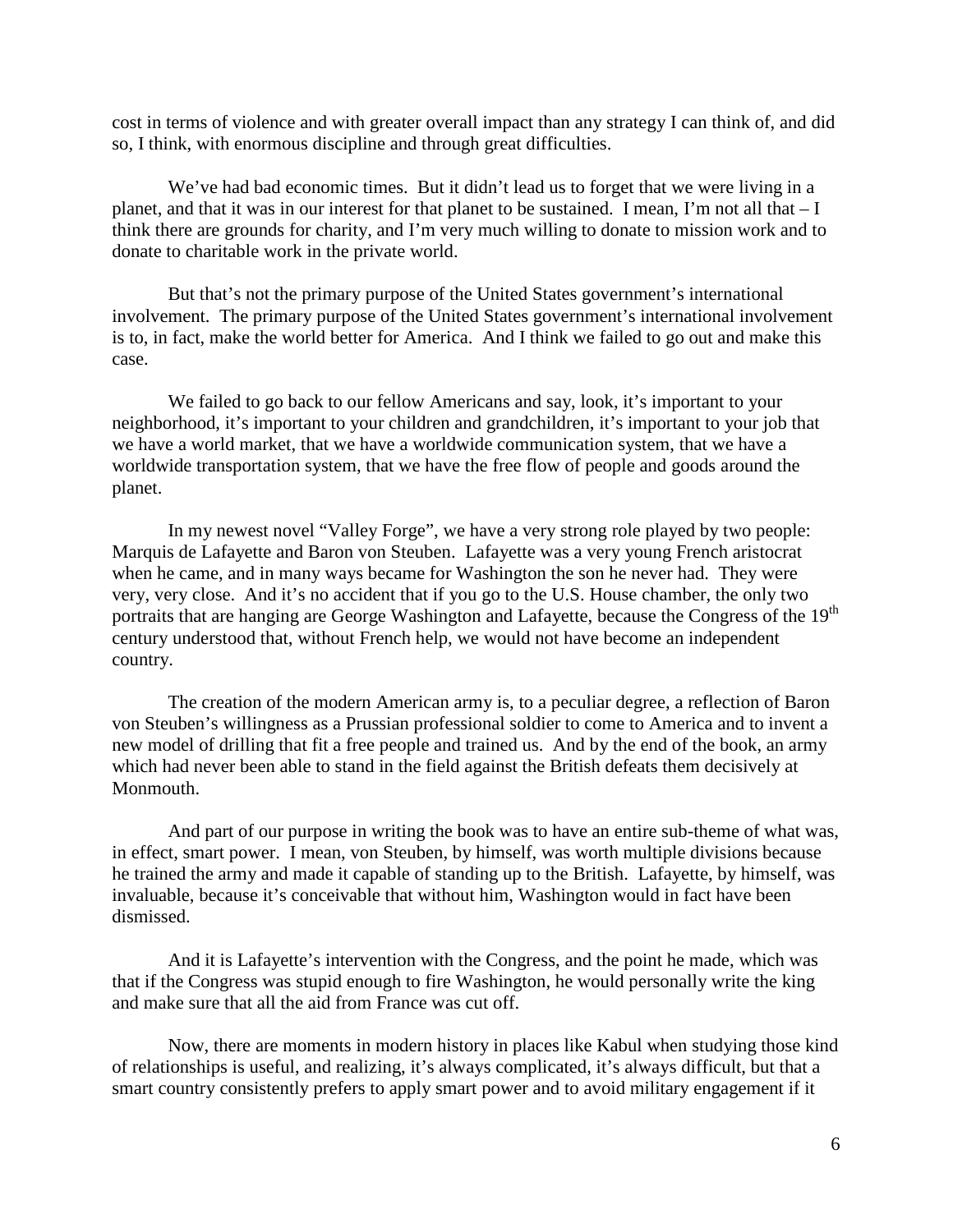possibly can. And when it has to engage militarily, it wants the largest possible component of economic, intellectual, military and communications – I mean, economic, diplomatic and communications help to surround its military activities.

There are very few times in life when you fight total war, where you don't have to worry about communicating because you're going to annihilate your opponent. And in most of  $-$  in most of history's engagements, you actually want to have all sorts of other things happening around you so that – I argue, beginning of 2002, the most important project in Afghanistan was road-building because, in fact, we represent modernity, and to get to modernity, people have to be able to travel. If they can't travel, they can't break out and they're trapped in their valleys.

And I think this kind of thinking has to permeate what we're doing. Where we're at, I think, is – it's three levels. First of all, I am convinced that – with a reasonable amount of educational effort – that the new Congress will, in fact, be very supportive of the development of smart power. And I believe that the work that began under Secretary Rice – who really began to systematically think about modernizing the State Department – and has been continued under Secretary Clinton is very, very important.

And I've publicly spoken on many occasions about the need, frankly, to have a bigger Foreign Service, because you – the Foreign Service is so small, you can't actually do effective training, because everybody's too busy. And if you look at the military system, the military has to have enough personnel to allow people to go get trained, or in fact the military couldn't adapt and evolve and reach the level of professionalism it does.

It also requires, candidly, a continuing effort to get the State Department to understand that it has to accept the concept of metrics and it has to accept that there has to be an outcomesbased model of smart power. It can't be just about process and it can't be just about sincerity, but it has to actually involve, what are you going to get done by when, how will we know you did it, and how will it change the real world?

And I think we're still way behind the curve in that. And that leads to some of the tension between the Pentagon and the State Department, because they operate on such fundamentally different intellectual models. And that then permeates the culture of the two. I also think we have to recognize that in some areas, our application of smart power hasn't been very smart. It hasn't worked.

I think Haiti ought to be a major study ground for us. The fact that you have a very small country very close to our shore that we have been actively engaged in at least since the 1920s and that we have failed so totally to understand a model of development and a model of human potential and a model of the rule of law that it remains today one of the most painful examples on the planet of the failure of governance and the failure of creating opportunity for people.

We ought to be much tougher-minded about this, and we ought to look at it in a much tougher-minded way and ask ourselves, what does it mean? The other challenge, I will say – I want to just mention two challenges in general about where we are that I'm very concerned about.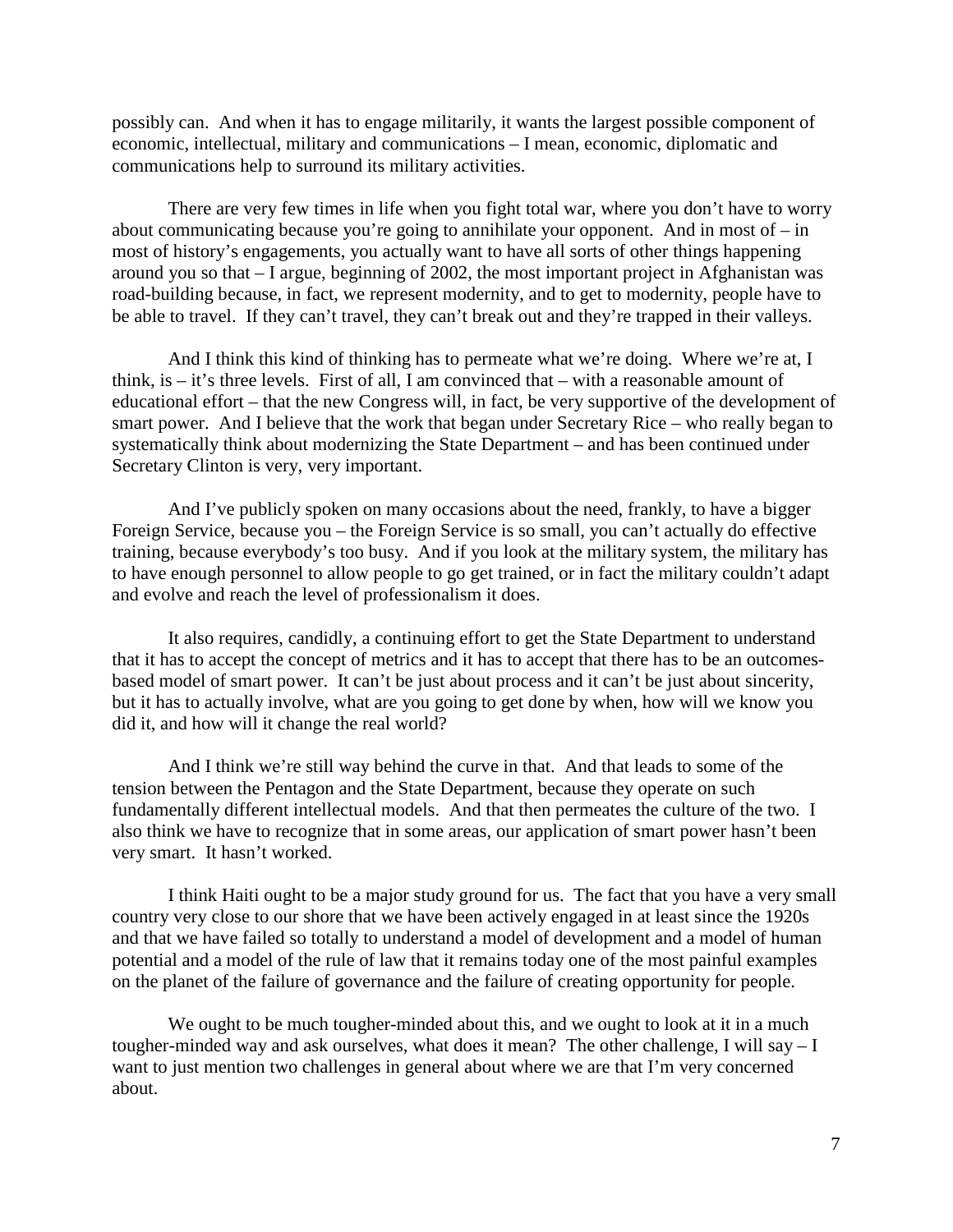The first is, I think we've got to recognize that we are currently in the early stages of a war which is going to go on for a very long time and for which we currently do not have any language to explain.

My wife Callista and I did a movie that was released, probably unwisely, in the early stages of the campaign and 9/11. I called it "America At Risk: The War With No Name". And as it continues to percolate out there, it'll become more and more controversial, because we are very blunt and direct about the fact that if you can't describe radical Islamists, if you can't – if you have no language to explain who your enemies are, you can't possibly design a strategy to defeat them.

And I think we have been now, for a decade – actually, I would argue that Mark Bowden in "Guests of the Ayatollah" – Bowden wrote "Black Hawk Down" as his most famous book – but he wrote a very interesting book two years ago called "Guests of the Ayatollah", which is a study of the 1979 Iranian hostage crisis, which he – as the subtitle is, Iran's first actions in the war against America.

And in Bowden's version – and Bowden's not ideological, he's a very interesting reporter for the "Philadelphia Inquirer" – but Bowden's argument is that for 30 years, the Iranian government has done exactly what it's doing: it's waging war. And it has – I want to use this for my example because I think this is a very, very key point, and this is a very sophisticated audience, and many of you will find this very uncomfortable. I want you to be uncomfortable, because I want you to have to confront this.

I'll give you two examples, because we don't want to come to grips with the fact that we're at war; we're not at formal war, this is not World War II. We're not going to mobilize the nation, which poses very interesting intellectual problems. How does a democracy sustain a campaign that may last a century or more? What does that campaign look like? How do you describe it? How do you describe radical Islamists without alienating all of Islam? The answer by our elites has been "don't".

Well then, how do you describe who we're fighting? You have a Detroit bomber in Christmas day. You have a bomber in Times Square and you have a terrorist kill 13 Americans and wound 33 at Fort Hood. What's their common characteristic? I mean, the only thing you can say that would be politically correct is, none of them are Rotarians. (Laughter.)

Well, that's absurd. You can't go back to this model and talk about smart behavior and then say, well, we're not going to even figure out how to have a language to describe who's trying to kill us.

Two specific examples of what war means: no one in this country is currently – at least, no one in authority – is currently asking themselves why has the buildup of missiles around Israel gotten as big as it is, and what percentage of that is funded by the Iranians? I say in asterisks – I don't have any clearances right now. Don't one of you – I don't use any clearances,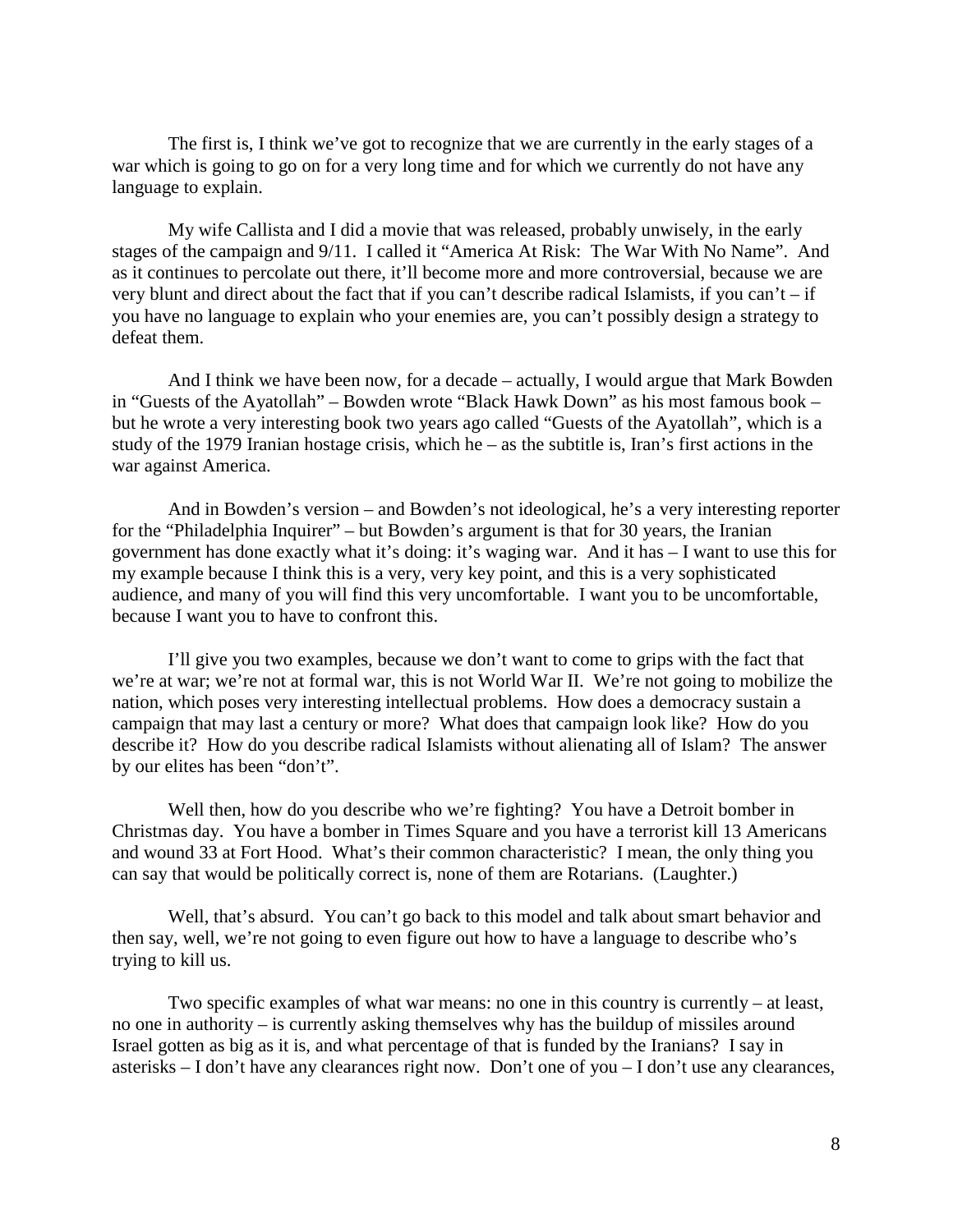I haven't – but I don't want to know anything that's secret for obvious reasons, because I do TV all day every day.

There are numbers as high as 50 to 100,000 short-range missiles within reach of Israel. Now, somebody ought to be looking at that and stamp on the sheer catastrophic effect. People who've learned they can't wage tank warfare, and they've learned they can't wage aviation warfare, have figured out that they could, in fact, launch an amazing number of missiles. And nobody's gaming out, so what happens one Thursday afternoon if you suddenly have 6,000 of them fired? And is anybody here prepared to say, that can't happen, that won't happen, the missile's just there for negotiating purposes? I don't believe it.

Second, the U.S. judge, in sentencing the Pakistani, who had theoretically been a U.S. citizen, who built the car bomb, said to him – and I want you to just think about this question, because it takes a nation an enormous denial, nine years after 9/11, to ask this question. The judge said to him, how could you do this? You swore an oath of allegiance to the United States when you became a citizen? And the Pakistani stared at him in disbelief. And he said, we are at war. I lied.

Now, we're not prepared to come to grips with that, because it has horrendous implications. So one level I want to suggest to you where we are – this is one of the two great intellectual challenges we face that, if you really want to talk about smart power, you have to start to talk about smart strategies. If you're going to have smart strategies, you better have honest intellectual frameworks.

And the first one is, we need a debate comparable to the period 1947-1950 in which we really have a national dialogue about what is threatening to kill us, how do we deal with it, what's a long-term strategy that's real, how do we sustain it, what are the institutions we need to invent and what are the institutions we need to transform? And what are the metrics by which we're going to measure those institutions?

We built the CIA, the Strategic Air Command, the North American Treaty Organization. We created an entire range of capabilities with point four when we intervened to replace Britain, with Turkey and Greece, the Marshall Plan – I mean, go back and look at the level of invention between 1945 and 1952, and that created the world we've inherited. We're not anywhere near prepared for that debate right now.

The second point I would make that I think is at the heart of sustaining the American people's commitment and the heart of measurement – it's very simple and, again, will be very controversial: We stand for a world transformed. That is, if we succeed, Afghanistan won't resemble Afghanistan. It will be a modern country with people leading modern lives doing modern things, traveling in a modern way, living under the rule of law.

We underestimate gigantically what a fundamental assault that is on the people that we're changing. They don't. We represent the end of their way of life, and we don't want to talk about it, we don't want to be honest about it. And then we're shocked because we're not inventing the strategies we need to invent. Across all of sub-Saharan African, we want modernity.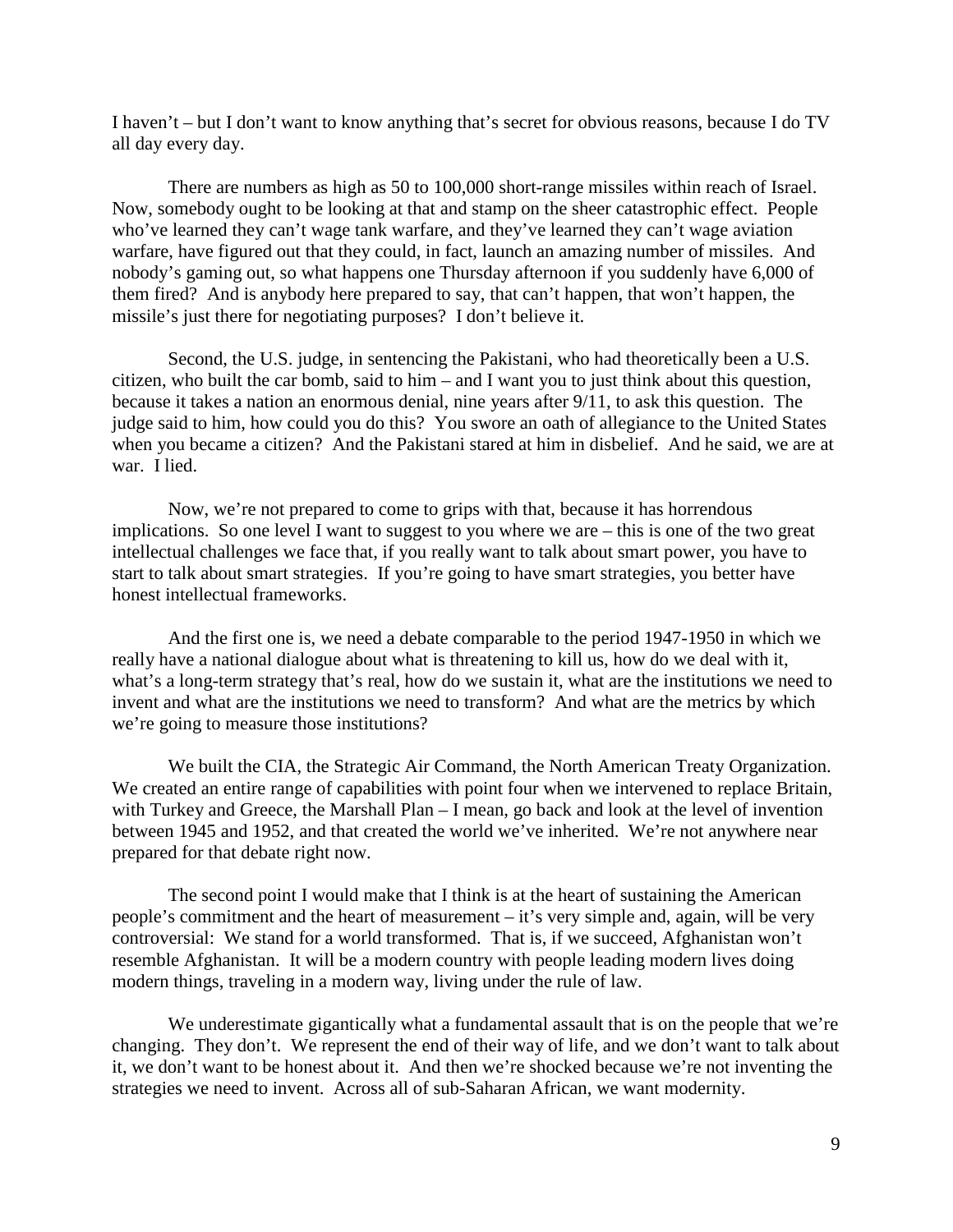And by modernity I mean the rule of law, prosperity, people who are self-sustaining, a continuous growth pattern that leads them to be wealthier with each generation, public health at least at the level we expect in the United States or Western Europe. That's what modernity is, but that really is a fundamental threat to an amazing number of people around the planet.

And we would be much better off, in the long run, if we were just honest about it and then designed strategies that achieved it – not necessarily imposed it, but that achieved it. And I think that all of our efforts have actually been achieving it gradually, but it's very tricky to design strategies and not to understand what you're doing and then not to find a way to integrate them to actually get it done.

And I think when you look at smart power and the use of all the non-military capabilities we have – which are enormous, and which, by the way, I think have been working. I mean, I think that Facebook and Twitter and Google and 101 different things we're doing have, in fact, dramatically expanded freedom on the planet in ways that nobody could have understood 40 years ago. And I think we can do a lot more of it.

I would call for – and I've recommended this for a number of years – I would hope that we would always have the budget on national security presented jointly by the secretary of state and the secretary of defense. I would hope that we would always have a way of measuring – I mean, I do think the initiation of a quadrennial review is a very good thing at State.

And I think that we ought to consciously think through how we develop an integrated approach to explaining, setting goals and managing the application smart power worldwide and accept the reality that we are – unless we are just immensely stupid and self-destructive – we are going to be the leading country on the planet at least for another half-century or more. And therefore, we are going to bear a burden of leadership and we are going to bear a responsibility worldwide.

And the more we can do that in a smart way, minimizing our military application of force and maximizing all of our other assets, the better off we'll be and the more acceptable it will be to the rest of the planet. And I think in that sense, what you're trying to do is very important and I can assure you, I'm going to do everything I can to help you with the new Congress in explaining the centrality of smart power to developing a better future. And I look forward to your questions. (Applause.)

MARK GREEN: Well done. I'm Mark Green, I'm the managing director of the Malaria Policy Center and I'm on the board of the Center for U.S. Global Leadership and a recovering politician. (Laughter.) Now, I was not in office under Speaker Gingrich, but in a lot of ways, I was one of those who got into office because of Newt Gingrich.

And back in the late '80s and early '90s, as Newt and Vin and others were transforming the Republican Party but also training the Republican Party and potential candidates to talk about ideas and reform and change, for someone like me sitting back in Green Bay, Wisconsin, and Newt and I have been to Packer games together, that was intoxicating, and that caused me and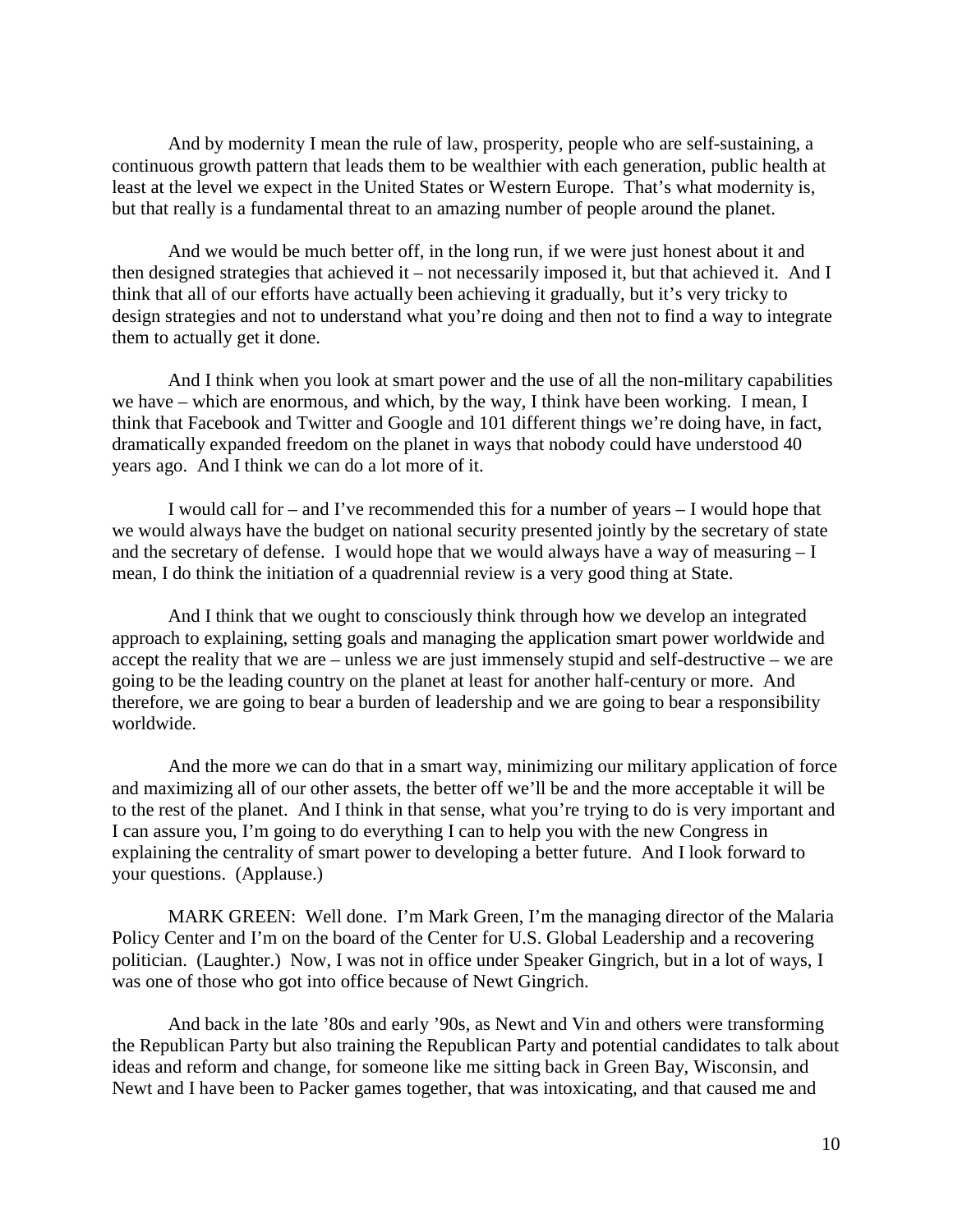others to get involved. And so what Newt's been talking about is very much at the heart, I think, of modern Republicanism.

Now, I was given a list of questions that I was supposed to ask. Unfortunately, he's already answered every one of them – (laughter) – which has made my job rather uncomfortable and difficult. But I guess what I'd like to do to begin with is really to go to that. I think one of the things that you've been extraordinarily good at over the years is expressing a clear message.

We have 80-plus new members – Republican members of the House of Representatives coming in, and they're in a very formative stage right now. In addition to figuring out where the bathrooms are in Longworth, they're also starting to look out for the kinds of things they should be involved in. In terms of American engagement, what's your message to the new Republicans?

MR. GINGRICH: Well, I think first of all, you want to create a process by which they learn, which is different than creating a process by which you teach them. I would be very cautious about assuming that any of us can develop a really clever set of PowerPoints and therefore we are going to change somebody.

But I would say, on the other hand, I remember when I was a freshman, in '79, '80, under Carter, the Navy was extraordinarily worried about the defense budget. And the chief of naval operations would hold small dinners, and as a freshman, I found myself one night with about 12 other members at dinner with the chief of naval operations. In fact, is who I first met, Tom Foley, who at that time was the chairman of the Agriculture Committee.

So here I am as a very junior Republican at dinner with a very senior Democrat talking about naval power with Adm. Hayward, at the time. And those kind of small events were helpful because I wasn't dealing with the administration lobbyists, he wasn't trying to sell me on a particular ship or a particular vote, but he was saying, let me tell you what I'm worried about.

And I think to the degree that the freshmen have opportunities, whether it's with, for example, Gen. Petraeus, who is a very strong believer in smart power, or for that matter, retired senior officers back home – I mean, people who come by – and I think it's very important to remember that communicating at a constituency level really matters.

I used to give a speech about AIPAC. For a very long time, it was the only institution at a grassroots level that was sustaining foreign aid. And most people who were complaining about aid to Israel had it exactly backwards. Aid to Israel was actually carrying the vote for everything else, because AIPAC was that deeply wired into the communities, people were prepared to call you, come see you, talk to you, nag you, take you on a trip.

And one of the things that Vin and I engaged in was actively arranging trips around the world. So I would say, one of the techniques we used when I was speaker is, we got the president to sign letters to members asking them to go on trips so that – freshmen who arrive and are very cautious about doing all this stuff. Given the current partisan environment, I would say,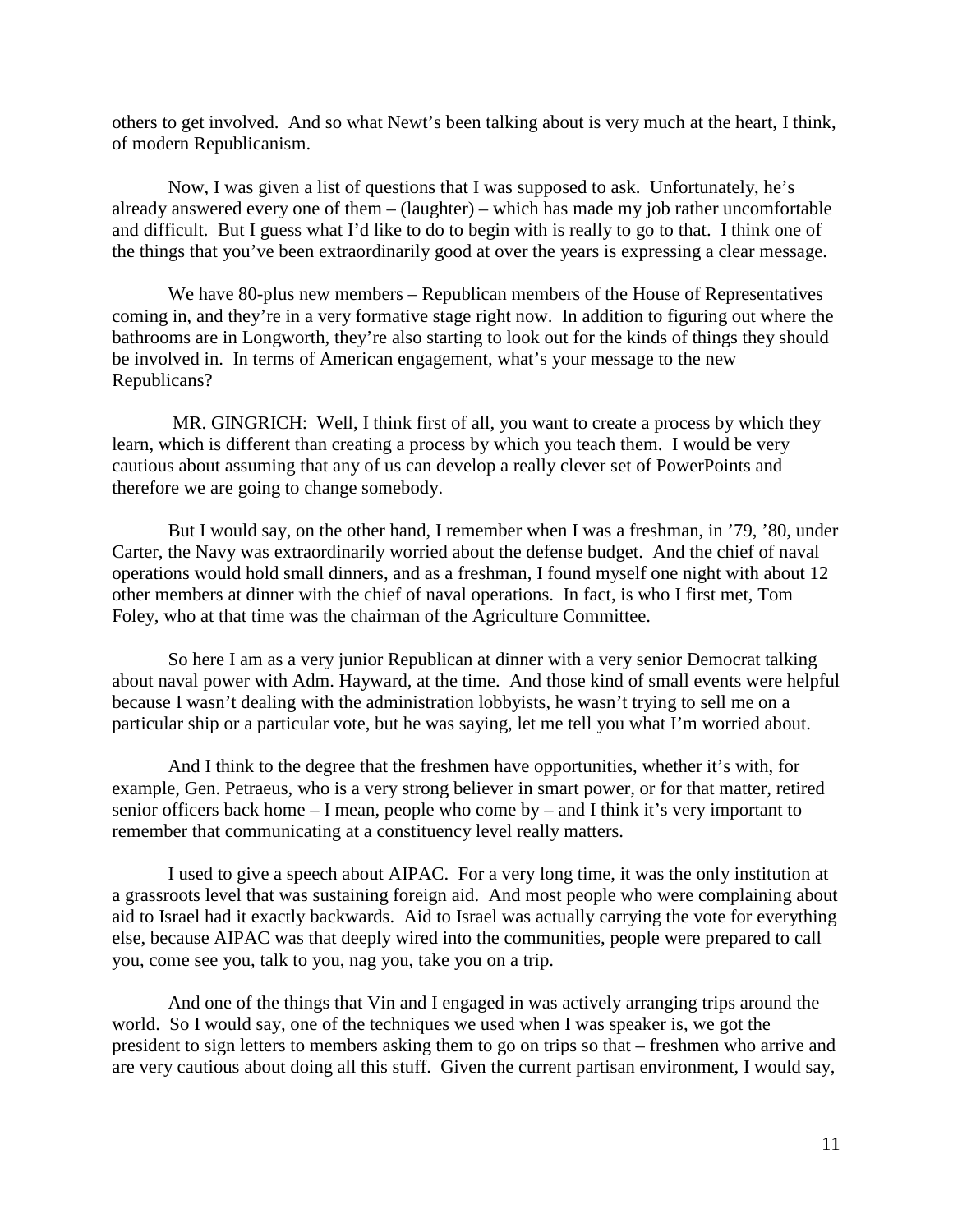you want to have somebody like Gen. Petraeus or Gen. Mattis sign the letters, and in other parts of the world, you want to have combatant commander.

But I think you want to encourage, and you want to work with Speaker Boehner so that every single freshman goes on at least one trip their first year and does so in the national interest, as a working trip, learning about something. They'll come home with a new attitude.

The second thing is, you need to have people who have economic interest in this back home go see them – not the CEO who is in a different state and operates at a different rarified level, but the plant manager or the local workers or people who can come in and say, you know, this is why the world market matters and this is why being engaged in helping countries matter, and this is how it affects jobs here at home. And I think those things can move conversations a long distance.

MR. GREEN: In terms of message, your message to Republicans, why should they be engaged? Why should America be engaged in the world?

MR. GINGRICH: Well, because you have no choice. Franklin Roosevelt said it best when he talked about, if your neighbor's house was on fire, would you loan them a hose to put it out or would you wait until the fire came to your house? I would simply say to people, how many people do you know who traveled last year? How many high-school classes do you know?

I mean, in my case, I have a niece and a nephew who in college traveled widely. You're going to find in every community in America people who travel. How many people in your community come from overseas? As you know, whether it's – in Vin's home state, whether it's the Somalian population, the Hmong population, and you go down a whole list of groups – we are in an international world.

The question is whether we are going to intelligently be in an international world and provide the leadership that moves that world towards safety, prosperity and the rule of law or whether we're going to allow the world to decay into enormous danger and have dictatorships emerge as the defining countries.

And that's where, as a historian, I take people back to the '20s and '30s and say, look. We know what happens when democracies are cowardly timid and avoid responsibility. Is that really a future you're – you want to come back in a decade to a worse planet with greater danger, with a weaker America? Because you have that power. And you always to have to remember to tell them, you have that power. You have been elected under the Constitution, you can vote as stupidly as you want to. (Laughter.)

And we have – and in Valley Forge, we have a fairly grim indictment. When Washington has to retreat north of Philadelphia, which was the biggest city in the country and the capitol at that time, he crosses a ridge into a valley which has an iron forger – this is why it's called Valley Forge.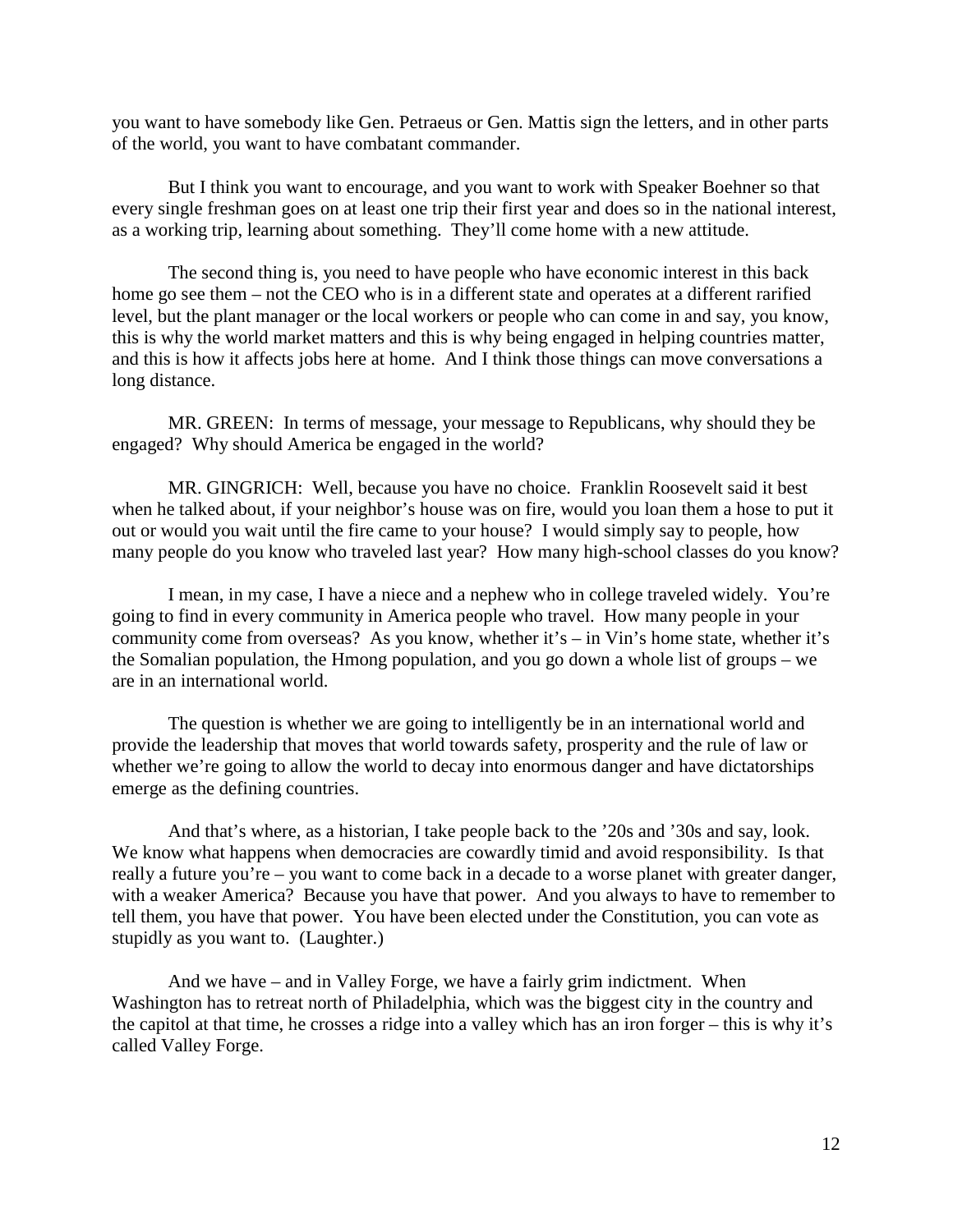Supposedly, the Continental Congress, which had retreated all the way to York, Pennsylvania, was going to have supplies there. When they crossed, 14,000 men, at the beginning of winter, enter this valley with two axes – one axe per 7,000. (Laughter.) And they're supposed to build their own cabins, find food and survive the winter. And the Continental Congress is just totally feckless.

And I just suggest to members of Congress, you can repudiate 65 years of leadership and decide to be genuinely stupid – that's your constitutional right. But then you're going to have to pay the consequence of the world that's going to create.

MR. GREEN: Well said. I'd just say, this is supposed to be audience participation, so if folks have questions, I know we have microphones here. I see a question – get a microphone back there. Yes, ma'am.

Q: Good morning. I'm delighted to be here. My name is Susana Florian, I work for Parsons. I'd be very intrigued to hear you comment on Turkey, Israel, our attitudes and the relationships, how they are changing. There is a view that Turkey has been making some moves away from us and more towards Muslims. Also, it appears that the United States has a difference attitude towards Israel than under previous administrations, and unfortunately, not in a very positive way. Thank you.

MR. GINGRICH: Sure. Well, I mean, I think it's pretty clear that when you think in grand strategies and you think in smart power, one of your conclusions out of the last nine years has to be that we have greatly underestimated the intensity of the rise of a much more fundamental Islamic behavior. And that in Turkey, for example, that rise has led to enormous tension in the society and in many ways, the first really significant retreats from the secularization of Ataturk and the model which the Turks have been working on, now, since the 1920s.

And there's no question that the Turkish government today is less pro-Western and less pro-Israeli than it would have been 10 years ago, and that the underlying political system has enormous pressures in both directions.

Again, that goes back to  $-$  I carry  $-$  I think the most important slogan for governing the next 25 years is, two plus two equals four. This is a bumper sticker we produced in American Solutions, and we actually got this from making a movie about Pope John Paul II, because during the struggle with the Soviets, the Poles were putting signs in their store windows that said, for Poland to remain Poland, two plus two must always equal four.

And the reason I think it's useful, Camus wrote in "The Plague", "there are times when a man can be killed for saying, two plus two equals four," because the authorities can't stand the truth. If you look at the effort to break the blockade by the Turkish flotilla, it was, in effect, an act of war. That wasn't humanitarian. Many of you might disagree – since I'm here as your guest, I'm going to give you my version.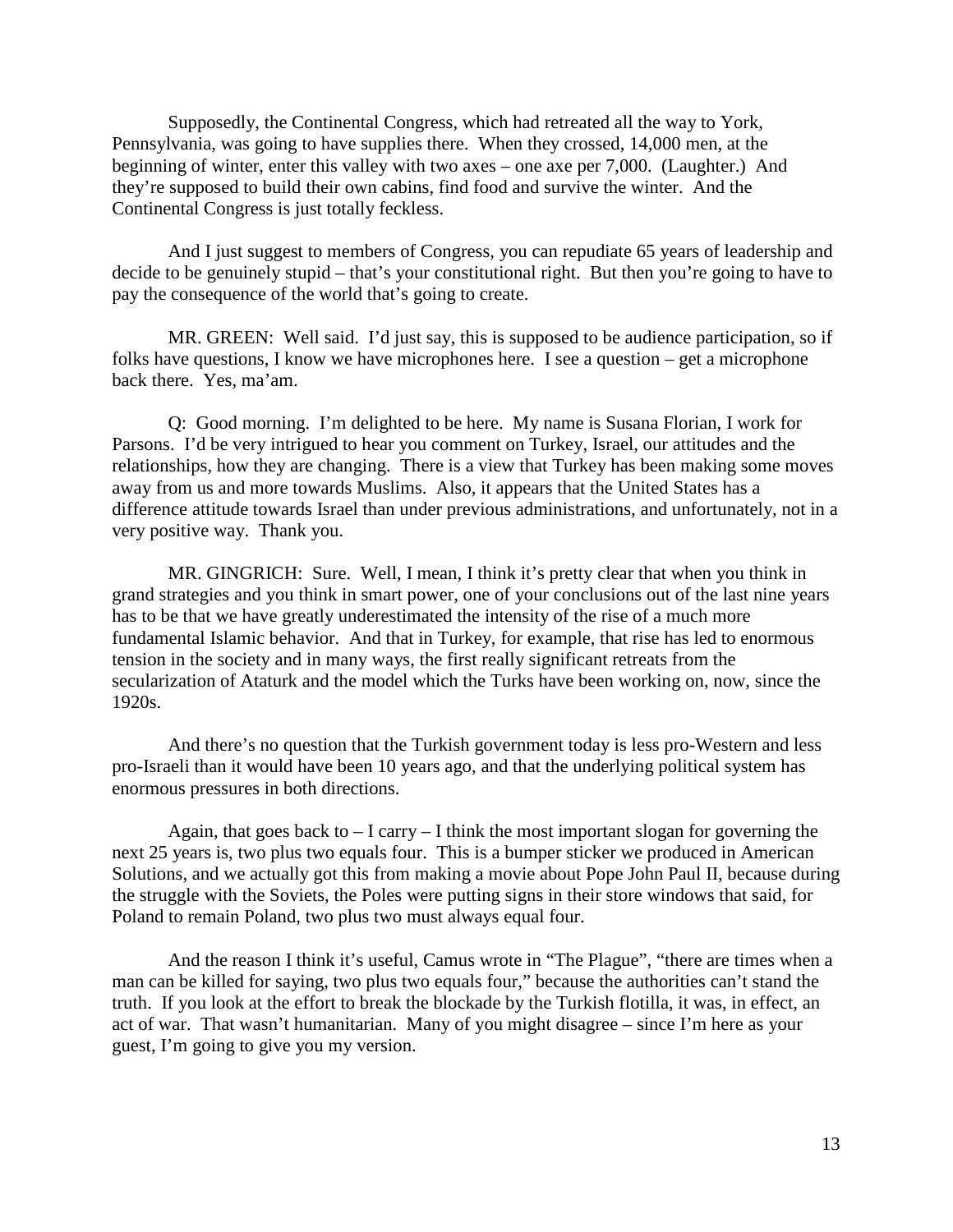The fact that Israel exists in this weird state where it's not at peace and it's not at war, so it can't do the things you do at war and get away with it and you can't do the things that you would do in peace and get away with it, and so they're caught in this middle zone.

And in some ways, I think it's the worst of all – and in the long run, it's very dangerous for Israel. If they would truly say, we're at war with Hamas, they would destroy Hamas. It would take six weeks. They would annihilate it. The world would be shocked and horrified. They would unearth 10 (thousand), 15 (thousand), 20,000 missiles.

Now, that's the people to whom the Turks were sending a flotilla designed, and methodically, for the purpose of humiliating and isolating Israel. And to pretend that it was anything else is, in effect, giving aid and comfort to people who have a very clear, simple goal: the annihilation of Israel. It's not complicated. Hamas makes no – is not confused. Iran is not confused. Ahmadinejad is not confused. This is not a problem of communications.

And so I think it's a very real problem, and I think the administration, frankly, is confused, because it wishes the world were different and it keeps describing the world as though it were different, and then it's frustrated because the world doesn't work that way.

MR. GREEN: Yes, sir.

Q: Chairman Gingrich – I should have said, Speaker Gingrich, one of your excellent proposals is, in order to maximize diplomatic smart power and minimize the primary of military power, that state and defense would plan their budgets in unison. Excellent idea, but given the bureaucratic entrenchment of both and the setup of the committees on the Hill, what tactics would you suggest as starters that might be employed to get that going?

MR. GINGRICH: I'd suggest a presidential directive that says to the secretary of defense and state, you will plan your budget together. (Laughter.)

Q: Okay, all right, all right, good.

MR. GINGRICH: Okay? I mean, you guys didn't actually point out, I was very fortunate, and I – after 20 years on the Hill, when I stepped down, Bill Clinton was very generous and appointed me to the Hart-Rudman Commission that he and I had developed together. And I spent three years on a bipartisan group inside the system, looking at the totality – intelligence, state, defense, White House.

Then, when the Bush administration came in, I had a lot of old friends – Rumsfeld, Cheney, Wolfowitz, Rice, Tenet – the 9/11 Commission pointed out that the only plus-up in intelligence in the 1990s they called the "Gingrich Plus-up", which is over a billion dollars, which made Tenet my permanent friend.

And so I was allowed – in the Bush years, I really spent from 2001 through 2005 totally inside the system, and had – at one point, in December of '04, I took 53 hours of briefings on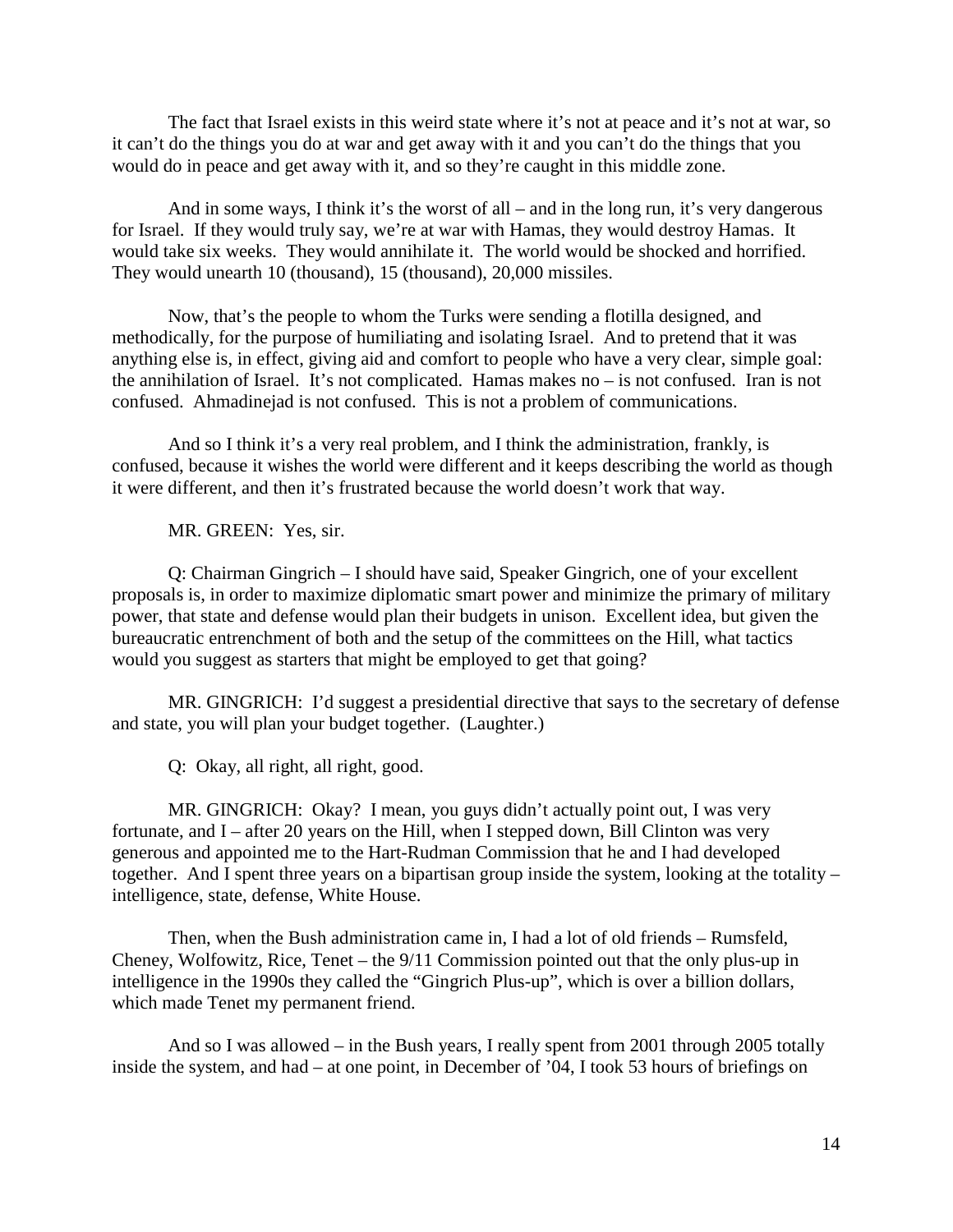Iraq and the global "war on terror", because it was clearly a mess. And I just blocked in the month and went wandering around the various agencies.

That was really helpful to me as a former legislator, because the thing that was shocking to me was, getting yes out of the principal was irrelevant. It was a necessary precondition to starting the process of getting to yes. And then you would then go down through layer after layer, and even if you could yes out of the GS-13, who actually had the ability to do something, then they would run into all the procedures we've no invented.

And they would say, yes, because this is a decisive-action item, I think we can probably work it through all the paperwork in no more than six months. Now, we fought the entire Second World War in 44 months. From December  $7<sup>th</sup>$ , 1941 to the surrender of Japan in August of '45, it's 44 months. It took 23 years to add a fifth runway to the Atlanta Airport. (Laughter.) I mean, let's go down these things.

I got in a fight at one point over intelligence in Iraq, and how do you move enough people? Because they had clearly understaffed the intelligence function. And if was just painful, because you'd have guys, well, he's got to go to the War College this year. And you can't really expect him to go to the war, because that would mess up his career track. And this is the kind of stuff where World War II people would have just said, are you nuts?

True story: 1941, before Pearl Harbor, Marshall assigns a senior general who's a good friend of his to move to a new assignment and gets a phone call that morning. And the general says, you know, I'd really like to wait 30 days to move, because my wife is doing something, and she would really be more comfortable, and George, you know, we're old friends.

And Marshall says, I understand exactly what your concerns are, and I really sympathize with your concerns, and that's why I am retiring you at noon today, so you can focus on the things that are your concerns, because I need people who are focused on winning a war. And he did this – he retired, I think it was, 54 generals and colonels before Pearl Harbor.

So I think at some point down the road, we'll get mad enough and we'll get serious enough, and we'll say to the great bureaucracies and we'll say to the Congress – I mean, the president could instruct – he'd be glad to have hearings in front of any appropriations subcommittee that has a hearing on both the defense budget and the state budget, and he'd be glad to send up both exec cabinet officers to have the hearing on both.

MR. GREEN: And maybe, just to flesh out those points a little more, I think one of the things that I've found most encouraging in the last couple of years are the number of military leaders – certainly retired, but current military leaders – who are advocating for smart power and for robust funding for the international-affairs account. Does that surprise you?

MR. GINGRICH: No. I mean, it was very clear to me – because I had taught Capstone and the Joint War-fighting course for so many years, it was virtually impossible to have gotten to be a two-star officer without having spent some time together. And I knew in '02 and '03 how inadequately the civilian components were functioning and how much the military was terrified,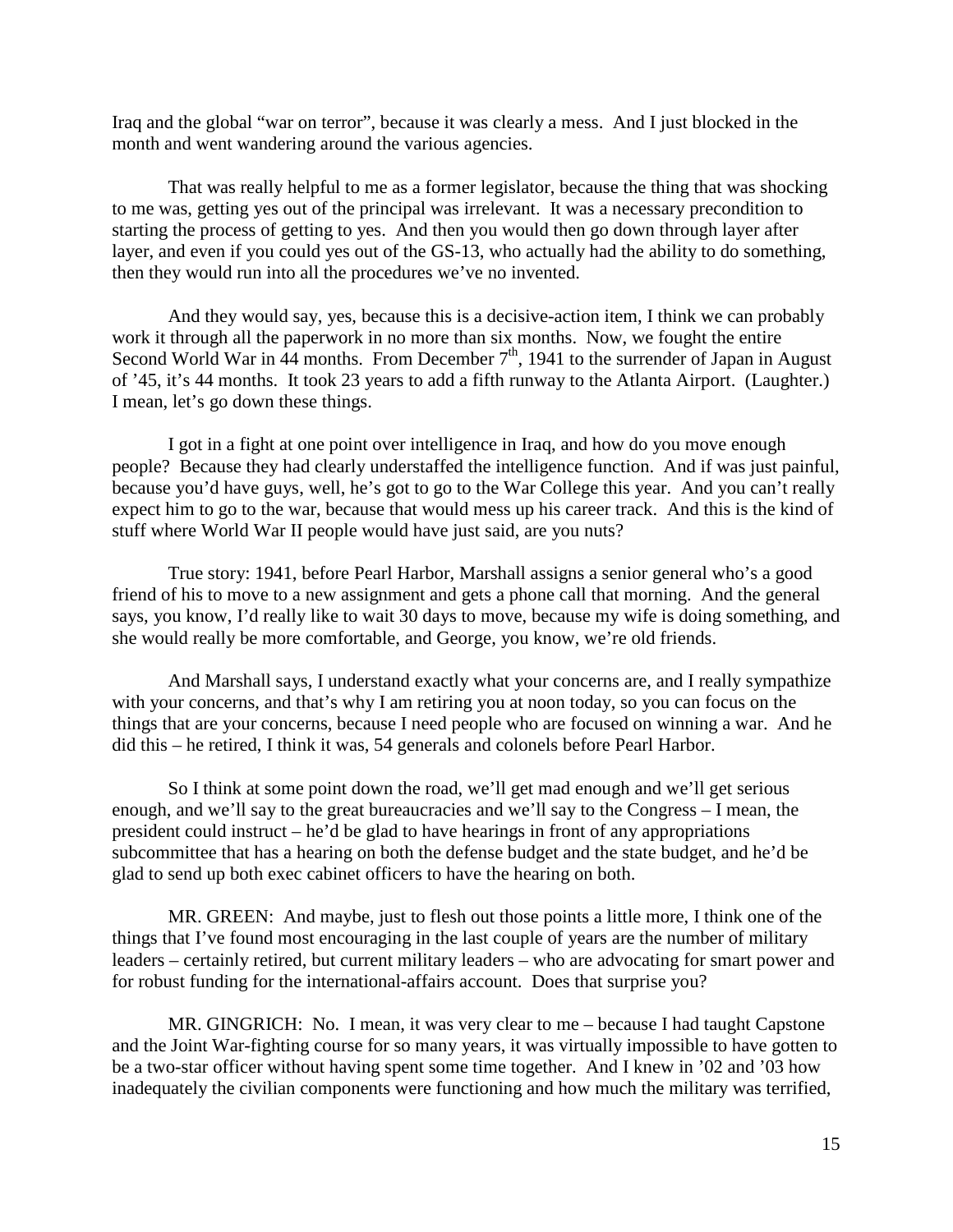at two levels: one, that you couldn't get the things done that you needed to get done to have a chance to win and two, that they were going to end up with everything.

Talk about being overstretched, they were now going to become the aid agency and they were going to become the infrastructure agency and they were going to become – and I'll give you an example: I was asked to come in  $-$  I think it was in January of '05 – and the joint chiefs had sent a team over to spend several weeks reviewing Iraq. And Rumsfeld asked me to take the briefing before they briefed him.

And we walked through this overview briefing, and the summary was, the really two great problems are electricity and jobs, and here's security. And I listened to them and I took notes, and I said, okay, so what are your recommendations? They said, well, all of our recommendations are on security, because that's what we do.

And I said, wait, let's back up to the very beginning, okay? (Laughter.) Your analysis is that the country's not going to get stable until it has electricity and jobs. They go, right, you got it exactly. And you're not going to make any recommendations on electricity and jobs because it's not your lane. So how are you going to win the war? They said, well – (inaudible) – win the war, but this is what we do. (Laughter.) And that's what you get into on both sides.

I'll also say, by the way, on behalf of why this is so frustrating, somebody at State, when I was trying to drive metrics into the system as a way of thinking based on what Giuliani had done with crime in New York and a number of other places where I had been studying metrics, and somebody at State said explicitly in one conversation, we don't do metrics. (Laughter.) We're not going to do metrics. That sounds like it's those military guys, and I didn't join this place to be like them.

And so that's part of why – and then the military is saying, I've got to have a partner who has the resources and the culture to actually fill up these boxes of need, or I'm going – I'm either going to lose or I'm going to get drawn into filling them out of my own resources. And I'm not prepared for it, it's not what I do well, and it's not what I think I should be assigned to.

MR. GREEN: Question over there.

Q: Good morning. Anne Richard from the International Rescue Committee. I think this is a very useful conversation for us who are trying to figure out how to approach the new Congress to talk about the these issues, and it's clear to me that you've endorsed this theme of smart power, and I think you've also given us some very good tips in talking about the security and the economic aspects of the international-affairs budget in the broader U.S. international engagement. What about the humanitarian peace, the relief-and-development peace?

You mentioned it just briefly before you moved on. And really, Secretary Gates talks about the need for the civilian peace. It's not just, I think, the electricity grid that has to be put back, but just in terms of people not being able to read and write in some of the countries in which we're working, like Afghanistan and Sudan. We are trying so hard to get literacy rates up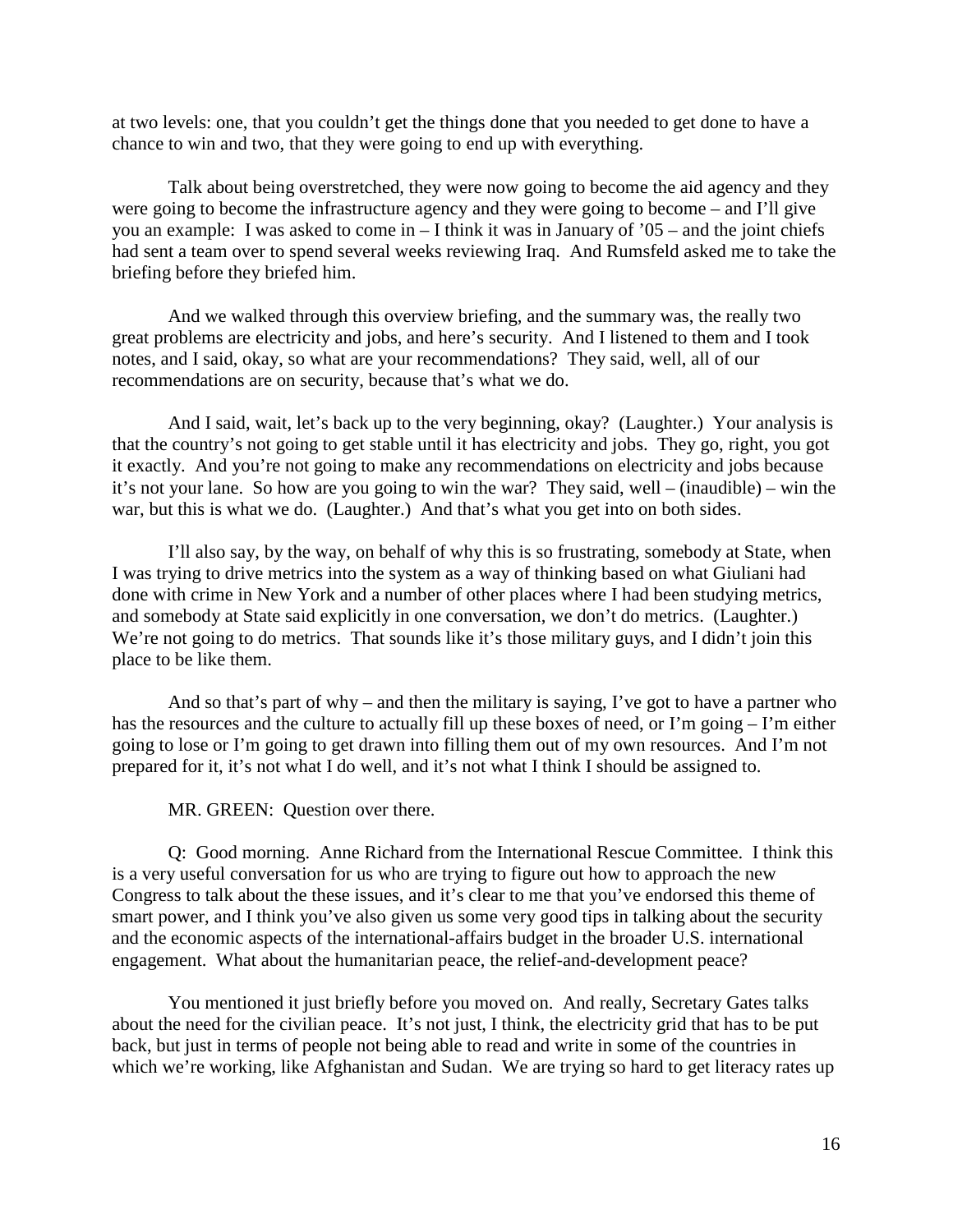and literacy rates up among girls, so how do we approach the importance of that to new members of Congress who perhaps haven't given it a lot of thought before?

MR. GINGRICH: Well, let me draw a distinction, because you were using terms that didn't lead me to education. I do think there is a humanitarian-relief function on the planet, and I think that for a variety of reasons, whether it's a Darfur or it's a Rwanda immediately after the genocide, there are times and places – or whether it's a tsunami – there are times and places when you need genuine relief.

And unfortunately, because of the ineffectiveness of the international system, there are places like Darfur where that can go on for a very long time, much longer than it should have.

Then there is the whole question of, how do you build human capital? And I would think of this more in terms of, how do you build human capital then doing relief. I mean, I have thought and have advocated since 2002, late 2001, that educating and liberating women is frankly a major part of our – and this goes back to the idea of having a grand strategy. A major part of our grand strategic initiative against the radical wing of Islam ought to be the education and liberation of women, because it strikes at the very heart of their system.

It is utterly, totally incompatible with the world they intend to create, and it's one in which you can win most of the planet's support, so that in Western Europe or in China or in South America, it's relatively easy to defend educating women and relatively hard to defend honor killing or the deliberate suppression of females. And so I do think – but I would explain that in part as part of this overarching grand strategy that we have to have to figure out how you're going to win this war.

I mean, we have not taken seriously enough – if our opponents had not been technically incompetent, we would have had a big airplane blow up over Detroit in a deliberate act designed to maximize damage in the neighborhoods on Christmas Day, and we would have had a car bomb go off in Times Square designed to maximize killing hundreds and wounding thousands, by a person, by the way, who has said publicly, he hoped to build the second one within two weeks.

I mean, we are living in a fools' paradise where we are wandering around thinking, well, nothing bad has happened since 9/11 in the U.S., so things must be all right. Well, I think that we are living on borrowed time, and I think part of this has to be saying to people, we need a grand strategy of getting to a civilized, rule-of-law, prosperous planet, because that's the best antidote to extremism. And a key part of that is the investment in human capital that you represent, which, again, I don't know what the right language is.

I don't think of that as a relief function. I think of that as an investment in a better world and an investment in human beings, and it is absolutely central to our ability to operate on the planet. And I would argue, both in Iraq and in Afghanistan and in Mexico, where there's a terrible problem right now, and in Pan Colombia and the work that was done, which I strongly supported when I was speaker. I'm actually meeting with President Uribe later on today.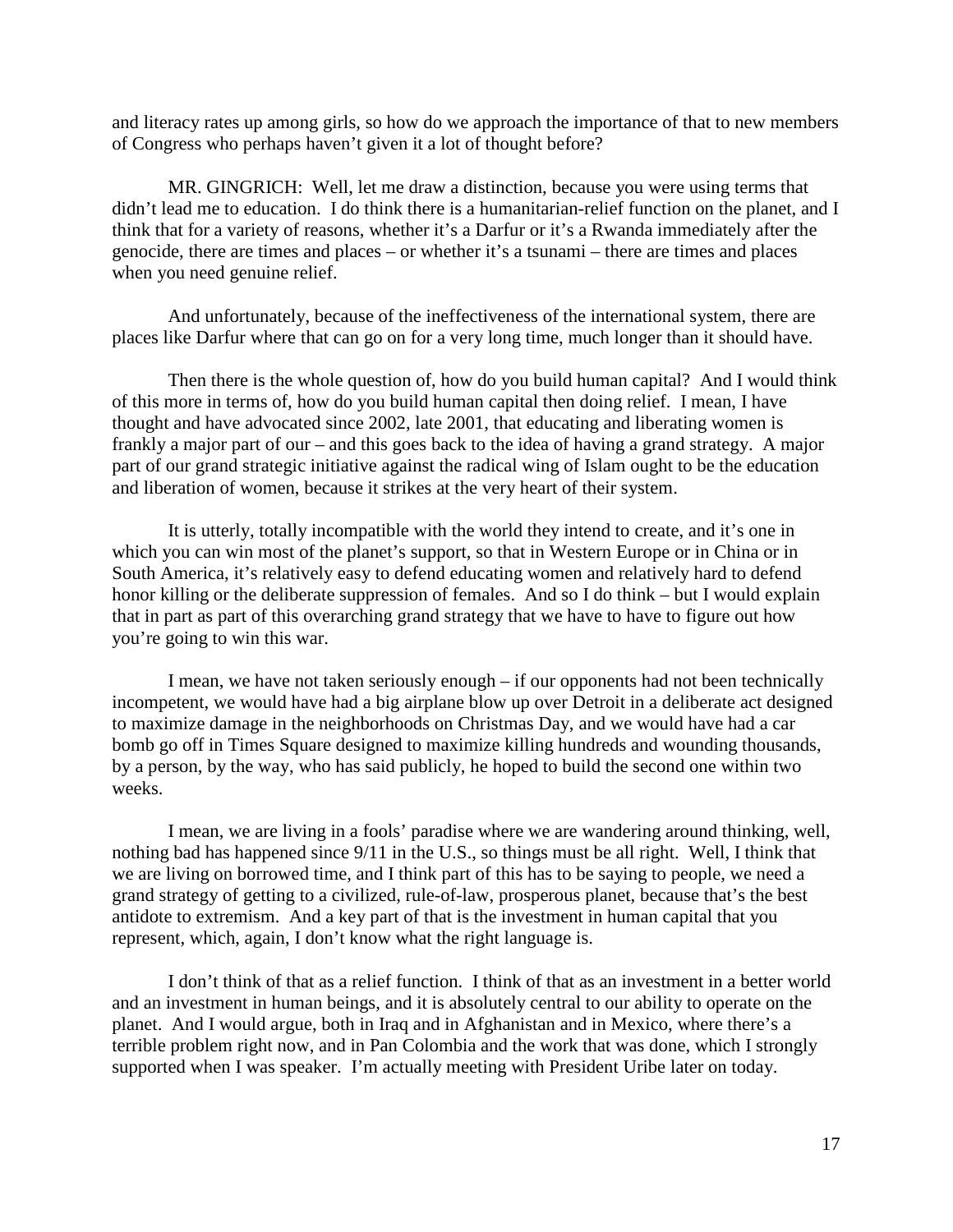It's very important for us to understand the human sides of these things, which are not kinetic power, to use the military term, and they're not even infrastructure. But they're getting people into modernity, and that role I think you can explain in a way that will be very strongly supported.

MR. GREEN: Let's go back over here to the left.

Q: I'm Daniel Walfield, I'm a graduate student at the George Washington University, and I'd like to ask what we should do about the U.S.'s declining economic place in the world, as measured by things like our deteriorating infrastructure and education.

MR. GINGRICH: I founded American Solutions largely in the belief that the Republican Party had lost its ability to generate a scale of reform large enough to meet the modern world. I was talking about earlier, it was the whitewater that we now find ourselves on. And one of my fundamental disagreements with the president is, his current desire is to convince China and Germany to slow down to the pace we're comfortable with when he actually should be educating America on how we're going to accelerate to be able to rival India, China and Germany.

And Germany's an important component of this because it's a very high-cost country. I mean, this is not a cheap-labor problem. The Germans are extraordinarily good at exporting and have designed their entire economy around manufacturing in a way that is the opposite of what we've done for 30 years.

What I discovered was, if you benchmark China and India – they're the players that matter. If you benchmark China and India, and remember that Volvo is now a Chinese company and Jaguar is now an Indian company – just useful symbols of how much the world is changing. You discover there are seven areas you have to fundamentally reform.

So this will be a major national debate over the next 10 years, because you have to reform litigation, regulation, taxation, education, health, energy and infrastructure. And a large part of it is reforming. It's not more money or less money, it's doing things fundamentally differently. IBM was part of – and some of the other companies who are here may have been part of this – there was a technology review of the federal government recently which proposed taking all the lessons of modern corporate management on a global basis and applying them to the federal government.

And the estimate was, they would save a trillion dollars over a decade. That's one of the things that the deficit commission didn't look at. And a lot of it is just doing things smarter, because Walmart is not a company which got radically lower cost by buying an old Kmart or somebody else and reducing a third of the stores. Walmart is a fundamentally different design, optimizing logistics efficiency in a way that made it almost impossible to compete with.

And if you look at how they did it and you look at how much – their number one job every morning is to take cost out. Well, we don't think like that, and we're going to have to learn to think like that. And I think that we're going to have to learn to say, so, under what tax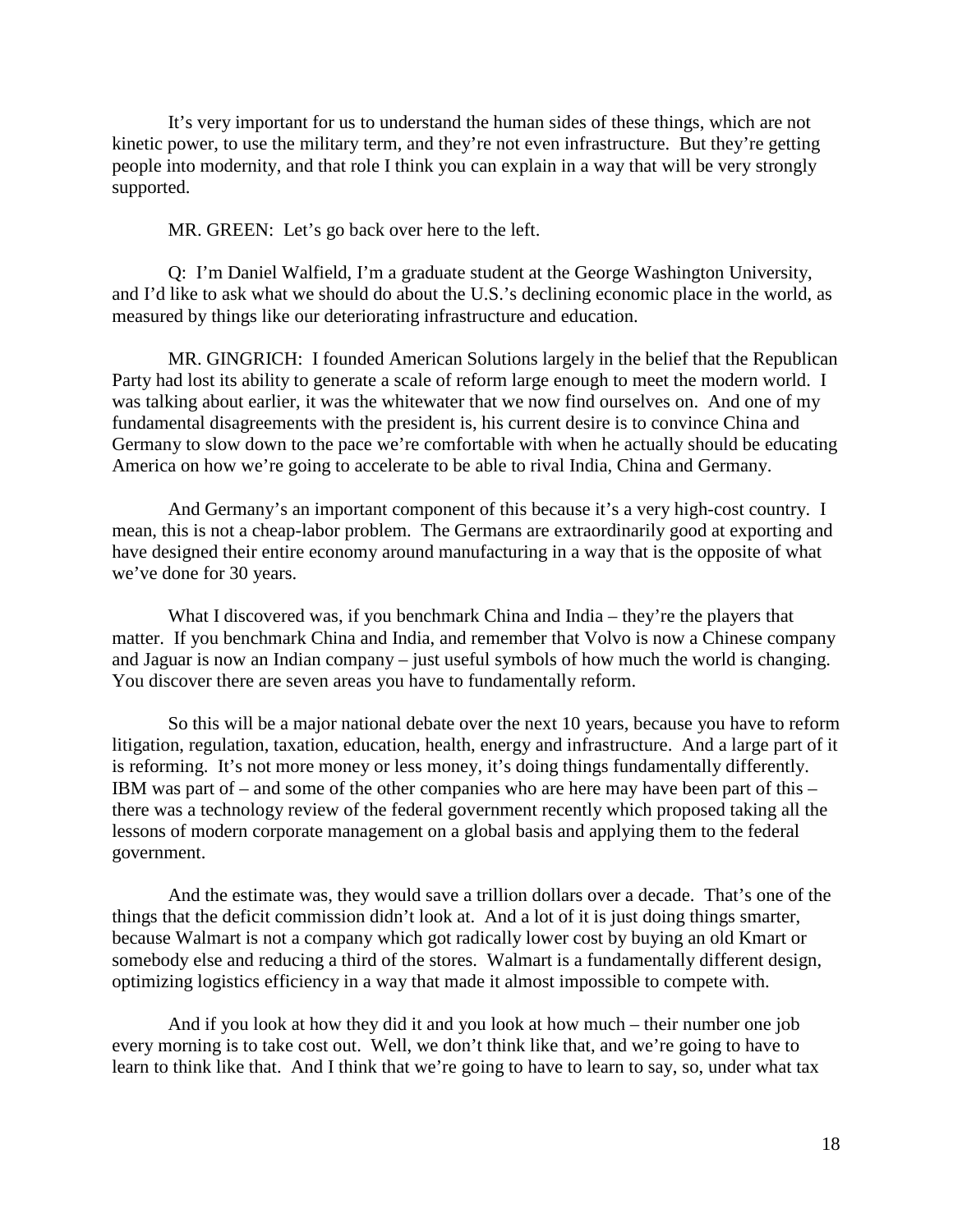code would you put the next factory in the U.S.? Under what regulatory system would you put the next factory in the U.S.?

And you asked the right question. If we do not solve our economic challenge, we will not be the leading country in the world in 30 to 50 years. And you cannot sustain national security if you don't have the leading science, technology and manufacturing base. And again, none of us have fully appreciated yet how close to the edge we are of having the Chinese capable of doing things we don't understand, because we have so underinvested in the forms of yesterday.

And it's not just money. It's fundamental reform, requiring schools, for example, to work or be closed, because you can't afford to destroy the kids' lives by allowing them to be trapped in buildings that successfully pay people for not achieving.

MR. GREEN: Let's see if we can squeeze in another question. Yes, sir.

Q: Rick Heel (ph) with RTI International. Speaker Gingrich, you said a couple of things that are very interesting and important to those of us who do development. The first was that Haiti was really development failure, and we needed to be much more tough minded. So I'd like to ask you to tell us what that means. What do we need to do to be more tough-minded?

And then you also ask – or you said that we need – basically, we need to move the world into modernity, and you spoke to that a minute ago when you commented on education. But what are the most important – in your eyes, what are the most important tactics for moving the world into modernity that the development – that we can do via development?

MR. GINGRICH: Those are – and you said we had time for one last question. (Laughter.) Those are parallel but slightly different, because when I answer the modernity, it helps you understand Haiti better. I think the three things – there are four things that you want to figure out how to focus on to get to modernity. The first is the rule of law, and that means we have to come to grips with having very tough-minded relationships. I mean, Zimbabwe is a good example.

We have not figured out a grand strategy to stop a kleptocratic dictator from driving a country in ways that had made it an extraordinary disaster for human beings. So the first ground rule is the rule of law. If you don't have the rule of law, you're not going to get modernity, because people aren't going to invest and people aren't going to keep their money there. And it's all – even if you give them the money, it's all going to leave to go somewhere where it's safe, because nobody will trust the government.

Okay, the second is, you have to think of micro-policies, not macro-policies, and this is a great failure of the American elites right now. You go out and ask people why we don't have job creation – and this is where Bernanke is just plain wrong in his expansion. It's not a lack of capital. American corporations have \$2 trillion sitting there. They don't want to invest.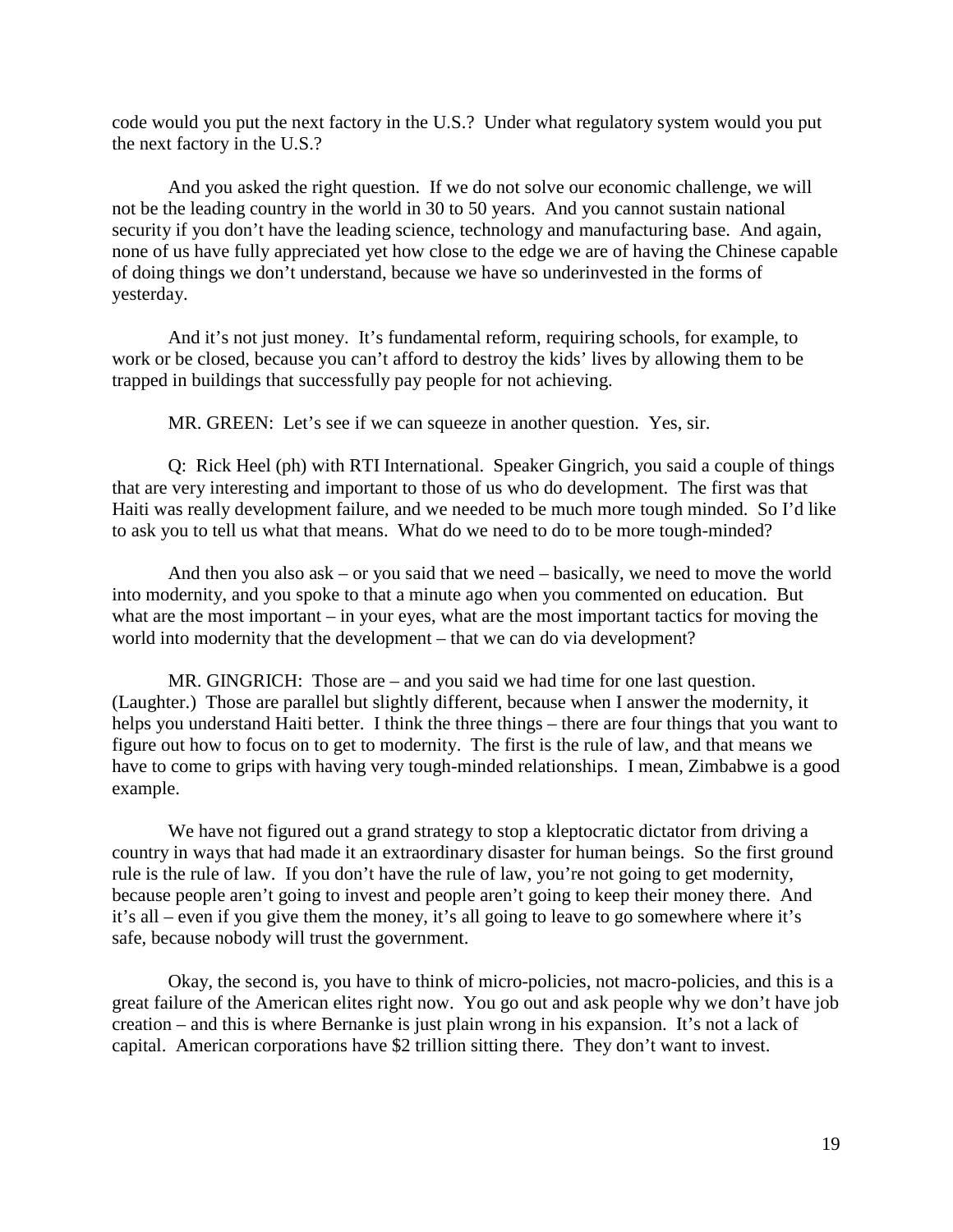So you have to ask the question of what would unlock \$2 trillion? Well, it turns out it's essentially micro-policies'. It's policies that say, I'll get to keep the money if I make it. I'll get a return on my investment. And that's a huge challenge. Okay, so you want to design – Haiti is a good example.

How do you move Haiti through a cycle where you have a generation of small businesses, some of which become medium-size businesses and a handful of which become big businesses? And if you don't have policies that work at a micro level, you're not going – macro, big, bureaucratic decision-making doesn't, in fact, create the kind of growth creation you want.

The third thing I think you've got to focus on is communications. I mean, I was part of a project which got killed inside the Pentagon at one point – I was part of it in the sense that I was encouraging it – which would have distributed cellphones and radios across all of Afghanistan in 2002 as a deliberate effort to create a communications mechanism to allow young people to break out.

And I was told recently that – because we do work in South Dakota – that one of the things that's happening on the Native American reservations is that the younger kids now all have Facebook. They're now all part of the larger world. I mean, they're breaking out from their parents' world view and they're living in this larger system. They have iPhones. So you have people who are suddenly living – they're in the bigger world.

And then the fourth thing is transportation. The reason – and I really had some trouble with President Bush in 2002, because I gave a very tough speech about Afghanistan. And I said, you know, the number-one criteria is number of miles of road that are built, and if we had sent engineer battalions into Afghanistan to just build roads like crazy in 2002, '3 and '4, it would be a different country today.

So communication, transportation, rules that encourage the development of jobs and capital and the rule of law. Those are the four criteria, and you can apply them directly to Haiti. And then you have to say, okay, so what do you do if you have a local political class that explicitly doesn't want to engage in that? And I think that's where you have a real problem.

And we don't have, today, a very good solution for that, and so we keep putting palliatives on top of the cancer and not realizing that if you don't figure out a new strategy for really bad political classes, then they're not going to develop. They're going to remain miserable. And then, by the way, the people are all going to come here, because you can be wealthy in America almost overnight compared to trying to be wealthy in Haiti.

Q: Thank you.

(Applause.)

GEORGE RUPP: I'm George Rupp, president of the International Rescue Committee, and I'm very pleased with Bill Lane of Caterpillar to the co-president of the USGLC. We've